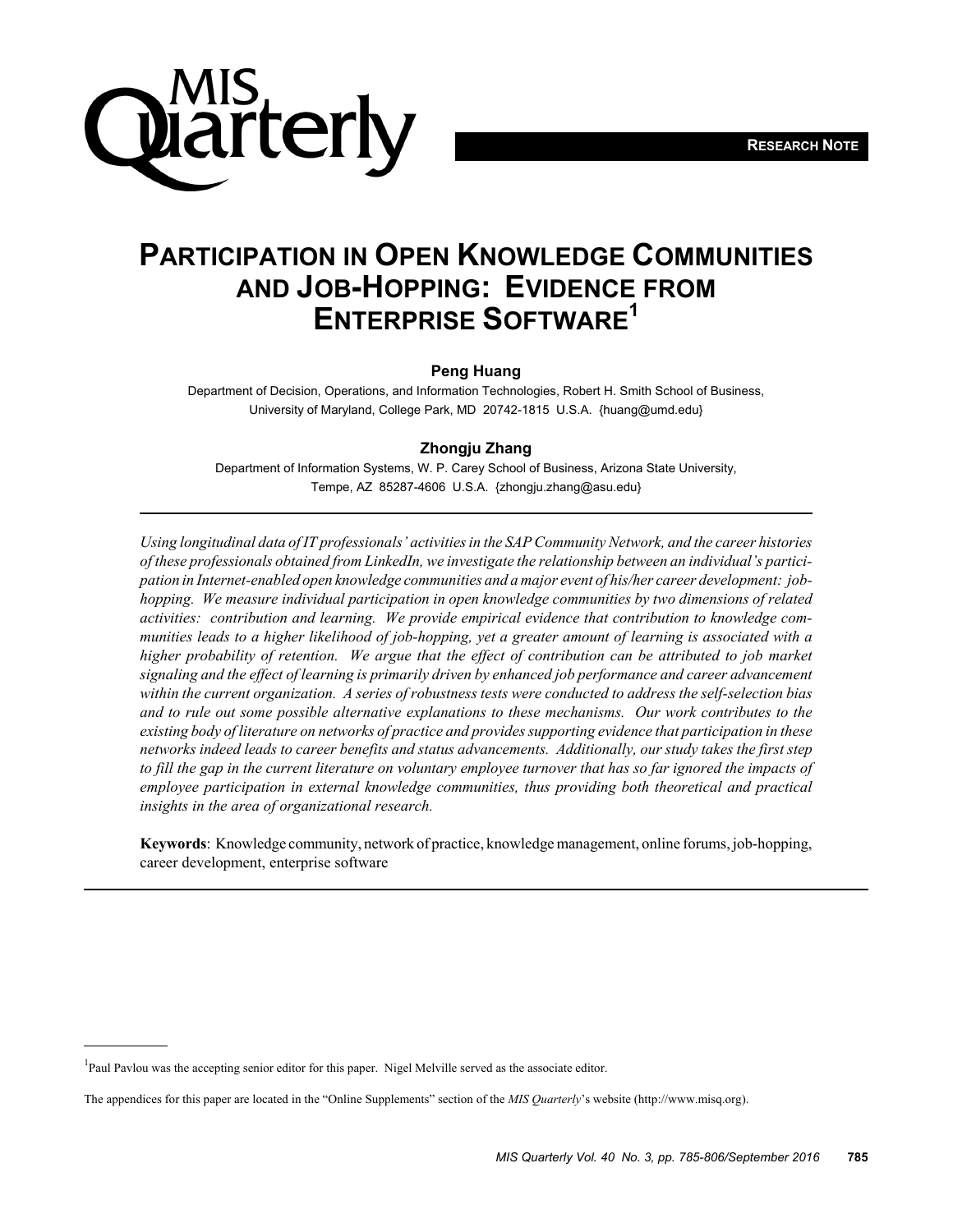# **Introduction**

Over the last decade, many firms have implemented knowledge management systems to promote the codification, sharing, and transferring of knowledge within the organization (Alavi and Leidner 2001). While traditional knowledge management systems are usually confined within the boundary of an organization, an emerging organizational form of managing knowledge—Internet-enabled open knowledge communities,<sup>2</sup> such as networks of practice<sup>3</sup>—has become increasingly popular and has drawn wide interest from practitioners and innovators (Ardichvili et al. 2003). These knowledge communities often utilize Web 2.0 tools such as wikis, blogs, and discussion forums to enable the creation and sharing of knowledge among community members. A vast body of literature has investigated this form of knowledge management practice. For example, recent research has theorized the community-based model of knowledge creation as an evolutionary process of learning driven by criticism (Lee and Cole 2003), which often expands beyond the boundary of firms (O'Mahony and Ferraro 2007). Some suggest that networks of practice help to solve problems quickly, facilitate the spreading of best practices by harnessing expertise dispersed among community members, and create high quality and variety of innovations (Füller et al. 2007; Wenger and Snyder 2000).

Although significant progress has been made, there remain at least two related issues that challenge the understanding of Internet-enabled open knowledge communities. First, to the extent that contribution to these communities is similar to the creation of public goods (Zhang and Zhu 2011), it is difficult to motivate members to actively participate and contribute to these communities. Some earlier research has offered excellent insights into the incentives to contribute to such communities (Ma and Agarwal 2007; Roberts et al. 2006; Wasko and Faraj 2005). In general, they found that participants are driven by both intrinsic motives, such as the sense of fulfillment and satisfaction, expression of creativity, or enjoyment, and extrinsic motives, such as economic incentives or selfinterest (Lerner and Tirole 2002; Roberts et al. 2006). However, aside from anecdotal evidences or surveys, rigorous empirical studies on the *realized* career benefits of participation are lacking.<sup>4</sup> Additionally, it is not clear whether various types of participation activities in open knowledge communities might be associated with different forms of benefits.

Second, a particularly thorny issue of governing knowledge management practices emerges when the employees of an organization participate in an open knowledge community that spans outside the boundary of the organization. Although employee participation may bring in learning benefits (Brown and Duguid 1991) such as enhanced job performance and higher job satisfaction, such activities may also lead to dual allegiance (Chan and Husted 2010) that can cause tension and possible conflict between the external community and the employing organization, especially when the knowledge sharing behavior deviates from what the organization expects, such as unintended knowledge spillovers, or when knowledge communities help individuals build their personal brand and signal their expertise to alternative employers, leading to employee turnover. Empirical studies on this subject are lacking, and the existing literature offers few insights into how to manage an employee's participation activities in external knowledge communities.

In this study, we attempt to answer these questions by empirically investigating how participation in an open knowledge community related to enterprise software impacts the career development of IT professionals, particularly their jobhopping behavior. Job-hopping is one of the major events in an individual's career development that is often associated with financial gains and career advancements. For example, prior research shows that wage gains from job changes average about 10 percent and account for at least one-third of wage growth (Topel and Ward 1992). In addition, jobhopping often leads to knowledge spillover, which can impose significant costs on employers (Fallick et al. 2006; Tambe and Hitt 2013), and may result in loss of tacit knowledge (Hatch and Dyer 2004). We measure participation in open knowledge communities by two dimensions of related activities: contribution and learning. We argue that these two types of activities can influence an individual's access to career advancement opportunities both inside and outside the current employer, and the tradeoff between the two determines turnover intentions (Stahl et al. 2009). Consistent with our argument, we find empirical evidence that contributing

 $2^2$ In this paper we adopt the framework developed by Lee and Cole (2003) and use "knowledge communities" to describe the model of community-based knowledge creation in purposeful, loosely-coordinated, distributed systems, in contrast to a closed, within-firm knowledge management system. Open source software communities and networks of practice are special cases of such knowledge communities.

 $3$ According to Wasko and Faraj (2005), a network of practice is a large, loosely knit, geographically distributed group of individuals engaged in a shared practice, which often coordinate through third-parties such as professional associations and exchange knowledge through conferences and publications.

 $4$ An exception is Hann et al. (2013), who studied the relationship between OSS community participation and wage. Our study differs in the institutional setting, the form of economic benefit, and the different types of participation activities.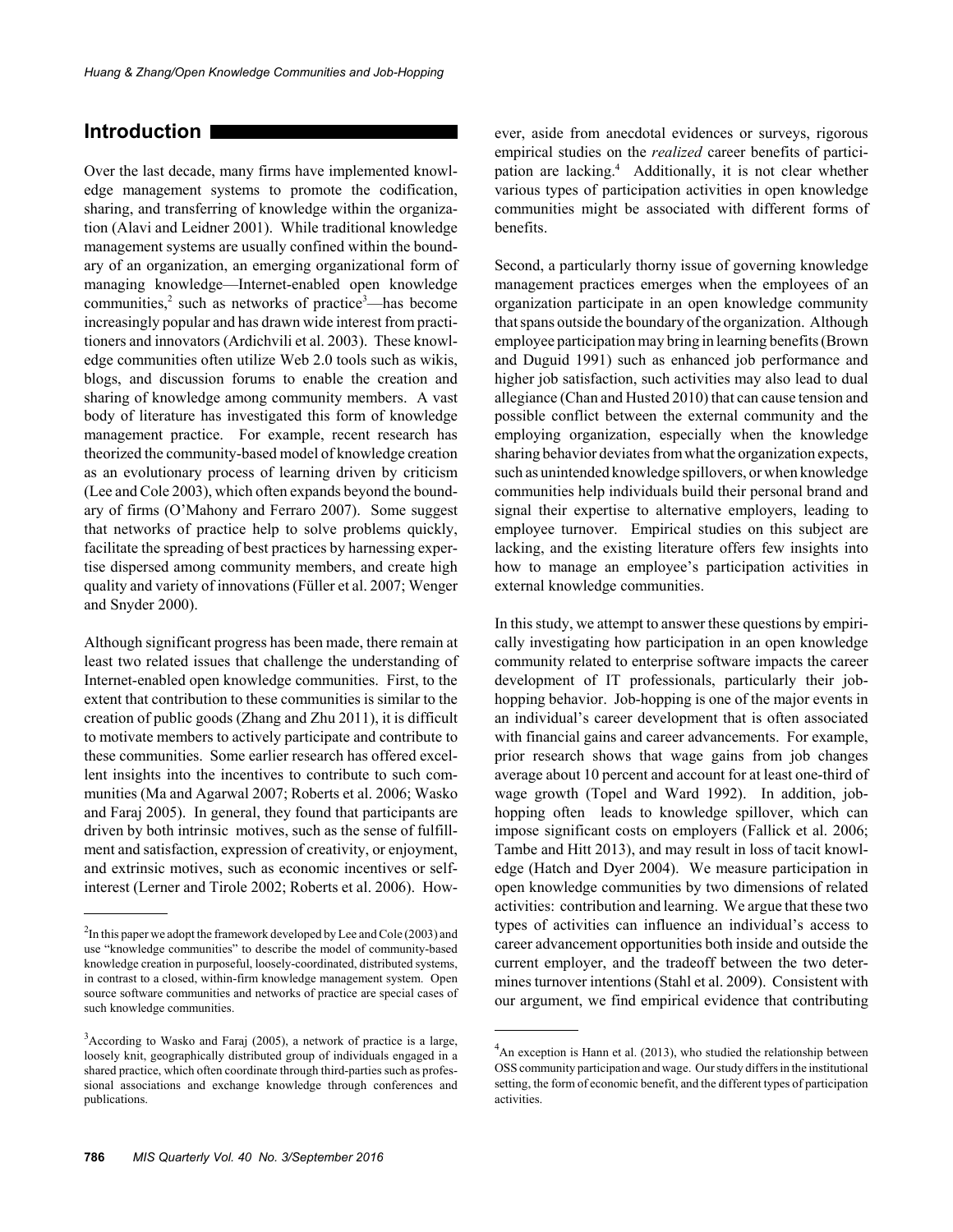behavior leads to a higher likelihood of job-hopping, yet a greater amount of learning is associated with a higher likelihood of retention. Our explanation of the mechanisms behind these findings are as follows: the effect of contribution on turnover can be attributed to the signaling of superior expertise in the job market, and the effect of learning on retention is likely to be attributed to enhanced job performance and greater opportunity of career advancement with the current employer. We further conduct a series of robustness tests to address the self-selection bias and to rule out some possible alternative explanations to the above mechanisms.

Our study complements the existing literature on networks of practice by demonstrating that participation in these networks indeed leads to realization of career benefits for the participants. Therefore, we provide supporting empirical evidence to earlier theoretical developments that emphasize the role of extrinsic motives in participation and contribution (Lerner and Tirole 2002; Von Hippel and Von Krogh 2003). Additionally, this study takes the first step to bridge the gap in the existing literature that has so far ignored the implications of employee participation in open knowledge communities on organizations. For example, voluntary employee turnover is a topic of organizational research with significant managerial and practical implications because it leads to tacit knowledge loss, operation disruptions, human and social capital depletions (Dess and Jason 2001; Hausknecht and Holwerda 2013), and therefore may negatively affect firm performance. Our research advances this body of knowledge by showing that individuals' participation in these communities influences their turnover behaviors and, more importantly, that whether their participation benefits or hurts their employers ultimately depends on the type of activities with which the employees engage in the communities.

# **Open Knowledge Communities and Job-Hopping**

We argue that participation in open knowledge communities may have implications for working professionals in terms of their career development. In general, individuals in the workforce aspire to career success, which is defined as "the real or perceived achievements individuals have accumulated as a result of their work experiences" (Judge et al. 1999, p. 622). Prior research has suggested that career success consists of extrinsic and intrinsic components. Extrinsic success is typically manifested in highly visible outcomes such as salary growth or upward mobility/promotion, while intrinsic success is relatively subjective and is commonly measured by career or job satisfaction (Cox and Harquail 1991; Judge et al. 1999; Seibert et al. 2001). It has also been noted that career advancement and growth opportunities present themselves both within and outside the current employer, and the tradeoff between the two is a critical determinant of turnover intentions (Stahl et al. 2009).

Participation in open knowledge communities is likely to influence the tradeoff between accessing career advancement opportunities from inside and outside a company, which in turn results in varying likelihoods of job-hopping. Interestingly, the outcome may depend on the different types of participation activities. On the one hand, prior literature has highlighted that actively seeking knowledge in online communities may help individuals derive learning benefits and enhance their job performances (Bock et al. 2006). For example, by using open knowledge communities for peer support, and applying the knowledge learned to solve workrelated problems (Lakhani and von Hippel 2003), individuals may enjoy enhanced job performance, and have a greater likelihood of advancing their career within the organization, leading to reduced turnover intentions. On the other hand, by contributing knowledge to these communities, individuals may signal their expertise that is otherwise difficult to observe, build their personal brand, and gain outside visibility, which can lead to greater access to career advancement opportunities from potential employers outside their current companies. Other things being equal, this should lead to increased likelihood of job-hopping. In the remainder of this section, we formalize these lines of logic in details and propose our hypotheses.

## *Contribution to Knowledge Communities and Job-Hopping*

The informal structure and self-organizing model of operations of Internet-enabled open knowledge communities have defied the traditional model of knowledge management, which is usually governed by formal structures and hierarchies within a firm. To explain the voluntary knowledge contribution behavior in these communities, prior research has theorized a number of motivations (Roberts et al. 2006). For example, some researchers proposed that contributors are able to internalize extrinsic motivations, and therefore such contributions may generate tangible benefits in the long term (Hann et al. 2013; Roberts et al. 2006). Such extrinsic motivations may include career rewards, such as potential future job offers (Lerner and Tirole 2002), enhanced reputation (Lakhani and von Hippel 2003; Wasko and Faraj 2005), desire for peer recognition, and status seeking (Lampel and Bhalla 2007).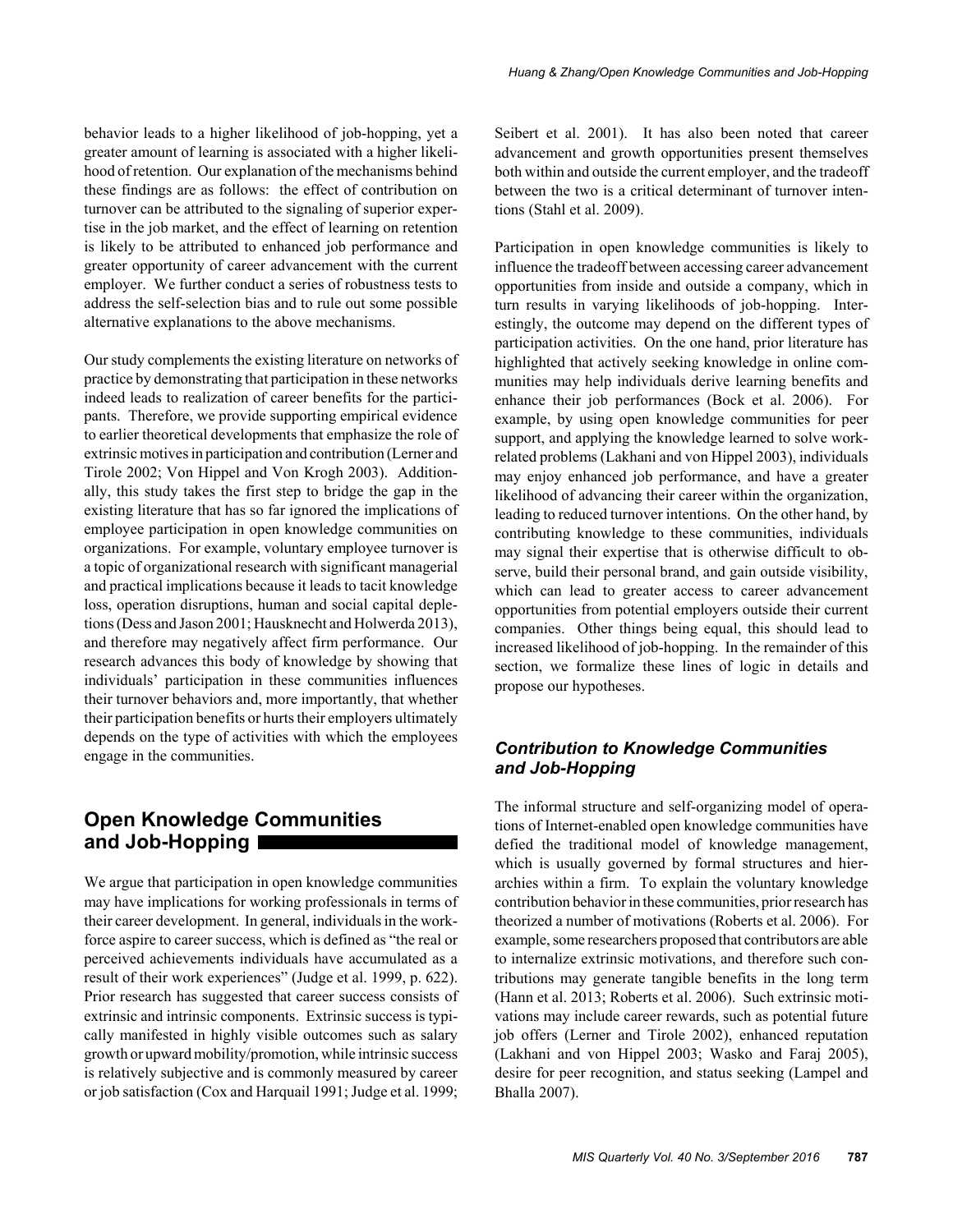We believe the internalization of the economic returns of participation in open knowledge communities is likely to be attributed to signaling in the job market (Spence 1973; Weiss 1995). Because some desirable worker characteristics (for example, see Hann et al. 2013) cannot be directly observed, employers often seek observable quality signals such as educational credentials, job experiences, and professional certifications (Spence 1973). In the context of the enterprise software industry, such signaling or sorting models are particularly relevant. This is because the implementation, configuration, and effective use of enterprise software require a highly complex skill that often combines technological know-how with a deep understanding of business processes and complementary organizational practices (Aral et al. 2012), a skill that is extremely difficult to assess. Open knowledge communities provide users an avenue for signaling their expertise and can help professionals build their personal brand and market themselves. By making contributions to these communities, users have the opportunity to gain visibility and establish themselves as experts in the field of their profession (Ardichvili et al. 2003), sending a positive quality signal of their superior expertise and talent to potential employers, and therefore are bestowed better access to outside job opportunities. Anecdotal evidence also seems to support this line of argument (Lerner and Tirole 2002). As noted by the gamification consultant Mario Herger, earning points in the SAP online community has a potentially strong real-world effect: "If your CV list SDN [SAP Developer Network, which is part of SAP Community Network] points, you land on top of the list of candidates,"5 an observation that is in line with Reeves and Read (2009). Julius Bussche, a SAP mentor (role model and subject-matter expert in the SAP Community Network) said,

It [SAP Community Network] will help bring professionals and employers together by highlighting members' unique accomplishments and SAP credentials through contribution of content to the community network's forums, wikis, blogs and various collaboration areas.<sup>6</sup>

In summary, knowledge contributors are more likely to appear on the radar of recruiters from competing firms in the industry because contribution in knowledge communities sends a

strong signal of an individual's expertise, increasing an individual's visibility, status, and reputation among peers in the same profession and beyond the boundary of his/her own organization. Therefore these individuals are provided with greater access to outside career opportunities and are more likely to jump ship.<sup>7</sup> So we hypothesize:

*H1: A higher level of contribution to Internet-based open knowledge communities is associated with a greater likelihood of job-hopping.*

#### *Learning from Knowledge Communities and Job-Hopping*

While knowledge contributors may gain greater visibility by sending quality signals to alternative employers, and thus are more likely to access outside employment opportunities, some community members choose to be primarily knowledge seekers in the community and become the recipients of the knowledge exchange. This type of participant may derive learning benefits from their involvement in the community. In comparison to knowledge contribution, we argue that learning has an opposite effect on job-hopping. Open knowledge communities, especially those related to information technologies, are increasingly used by practitioners as an avenue for peer support purposes (Jabr et al. 2014; Lakhani and von Hippel 2003). Preliminary studies show that questions posted on these communities usually receive a high response rate, great engagement intensity, and quick resolution time (Huang et al. 2012). Many of the questions posted on these open knowledge communities typically stem from issues that the members encounter in their daily work. For example, Paul Sammons, Senior SAP Business Analyst and Wireless Goods Movements Project Lead for Baylor, refers to SAP communities first before opening a support ticket.

If you have a problem the SAP Community Network is a great place to visit to see what other people are doing about it...I have found a lot of great insight from some of the communities within the community that rally around a certain module or topic

<sup>5</sup> Sebastian Deterding, "Gamification Roundup, February 15: The New Application Edition," (https://storify.com/dingstweets/gamification-roundupfebruary-15-the-new-applicati2).

<sup>&</sup>lt;sup>6</sup> New Career Center Uses Social Media to Make Finding SAP Experts and Jobs Easier," PR Newswire (http://www.prnewswire.com/news-releases/newcareer-center-uses-social-media-to-make-finding-sap-experts-and-jobs-easier-62027997.html).

 $^{7}$ It should be noted that the expectation of extrinsic rewards may lead to a greater amount of knowledge contribution. As a result, if both knowledge contribution level and job-hopping frequency are driven by unobserved heterogeneities such as intention to change jobs, endogeneity issues might arise in the identification of the effect of knowledge contribution. However, prior research suggests that most individuals contribute to knowledge communities because it is intrinsically rewarding, with little expectation of its economic payoffs (Lakhani and von Hippel 2003). For example, Bock et al. (2005) show that individual attitudes toward knowledge contribution are primarily influenced by relational motivators rather than the expectation of extrinsic rewards.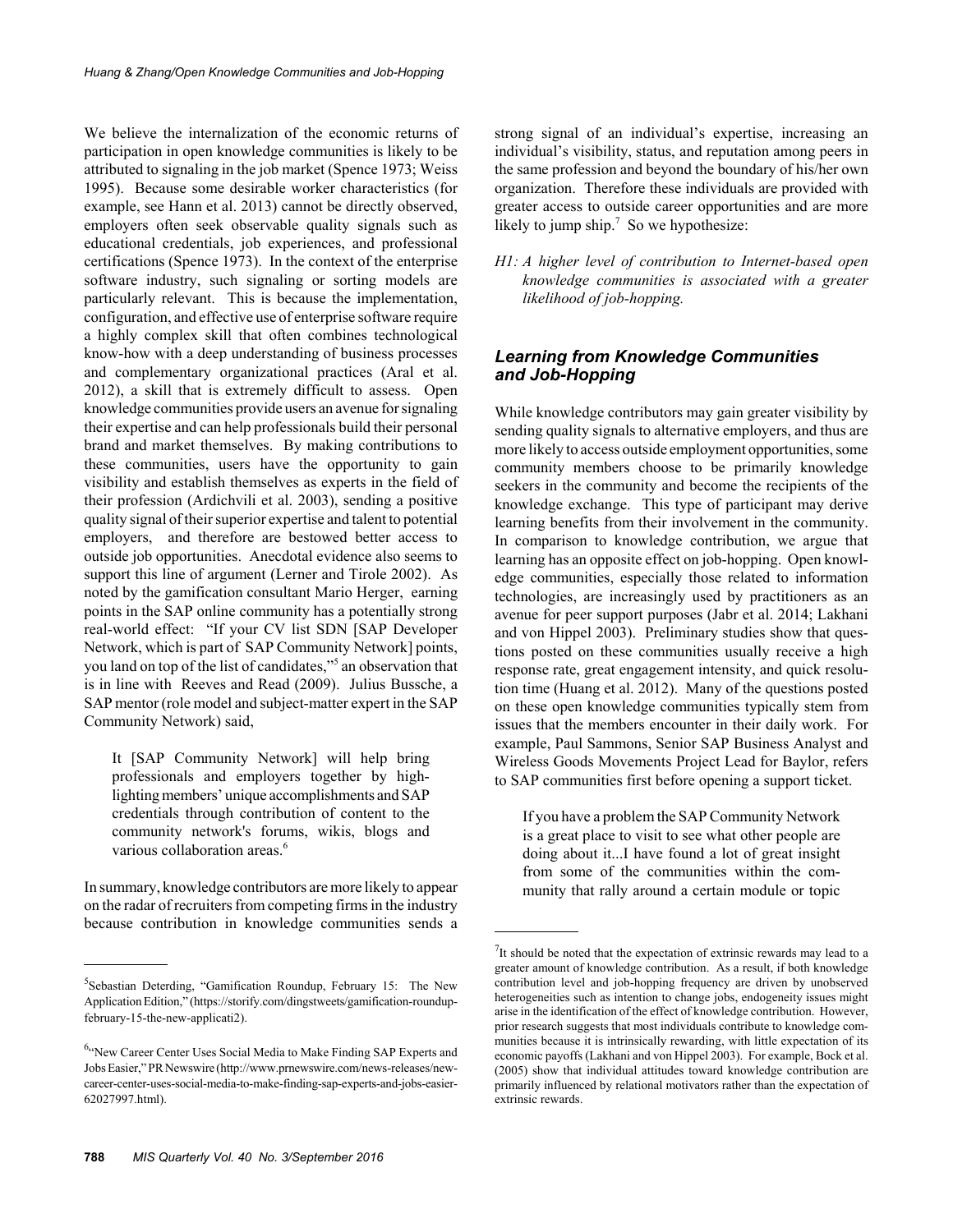like mobile applications. It's also great for day-today tips setting up configurations. $8$ 

By bringing in the knowledge learned from open knowledge communities to solve work-related problems, an individual is likely to enjoy enhanced job performance, receive appreciation and recognition from his/her employer, and thus have a greater likelihood of advancing his/her career within the organization (Di Maggio and Van Alstyne 2012). Such improvement in job performance also likely leads to greater job satisfaction (Petty et al. 1984, p. 719). Prior research has shown that a higher level of job satisfaction negatively predicts withdraw cognitions (consisting of thoughts of quitting, search intentions, and intentions to quit), and therefore can lead to a higher likelihood of retention (Hom and Griffeth 1991). In other words, by proactively learning from open knowledge communities, individuals can improve their productivity and job performance within an organization, enjoy greater opportunities for career advancement and higher levels of job satisfaction, and as a result are less likely to leave their current employers.

It should be noted that learning may also contribute *positively* to job-hopping. For example, learning from knowledge communities may lead to enhanced human capital, which makes the learner more desirable and capable of moving. In addition, learning may send positive signals to potential employers: applying external knowledge to solve workrelated problems shows the person possesses the ability to identify and articulate complex problems and knows how to source for valuable solutions. However, we expect this positive effect of learning on job-hopping to be negligible based on two reasons. First, enhancement in human capital through learning is often unobservable to potential alternative employers. Second, while most open knowledge communities have established formal structures to reward contributors and recognize their knowledge contributions, reputation mechanisms that highlight the amount of learning in these communities are usually lacking, leading to a much weaker signaling effect of learning. Therefore, we propose that the dominating effect of learning is to enhance job performance and reduce turnover intentions, and as a result we hypothesize:

*H2: A higher level of learning from Internet-based open knowledge communities is associated with a lower likelihood of job-hopping.*

# **Data and Methods**

#### *Research Setting*

Our research setting is the open knowledge community sponsored by SAP AG, the largest enterprise software vendor by revenue. As part of its platform strategy to engage its customers and partners, SAP established an Internet-based SAP Community Network (SCN) in 2004, which serves as a resource repository and a platform for SAP users, developers, architects, consultants, and integrators to collaborate and exchange knowledge on the adoption, implementation, and customization of SAP solutions. The SCN is one of the most successful open knowledge communities that draw wide participation from practitioners.<sup>9</sup>

We chose enterprise software knowledge communities as the research setting for several reasons. First, the adoption of enterprise software inspires wide-spread innovation in the use of corporate IT and is associated with significant improvement in firm financial and operational performance (Hitt et al. 2002). As such, knowledge about the effective implementation and use of enterprise software systems is valuable in deploying IT to meet strategic business objectives. Additionally, enterprise software products are highly businessprocess oriented and usually need to be tailored to fit business practices. In the process of software adaption, customization, and reengineering of business processes, IT professionals may accumulate in-depth business functional knowledge and technical skills. Participation in these knowledge communities is likely to influence the career development of IT professionals who work in the enterprise software field because their employers highly value these skills.

To encourage participation, SAP has developed a contributor recognition program (CRP), which awards points to community members for the contribution they make. For example, in the case of forum discussion participation, varying amounts of points may be awarded for forum posts in reply to existing threads marked as questions, depending on the *helpfulness* of the answer. Points are awarded at the discretion of the person who asks the question. In addition, anyone who registers as a member needs to provide basic personal information and build a user profile. The user profile includes information such as the country that a user comes from, company affiliation, relationship to SAP, email address, phone number, expertise, and a LinkedIn profile page, etc. Figure 1 presents a sample user profile.

<sup>8</sup> Tim Clark, "SAP Community Network Means Business," *Forbes/Business* (http://www.forbes.com/sites/sap/2011/01/27/sap-community-networkmeans-business/).

<sup>&</sup>lt;sup>9</sup>John Hagel and John Seely Brown, "How SAP Seeds Innovation," *Bloomberg Businessweek* (http://www.businessweek.com/stories/2008-07- 23/how-sap-seeds-innovationbusinessweek-business-news-stock-market-andfinancial-advice).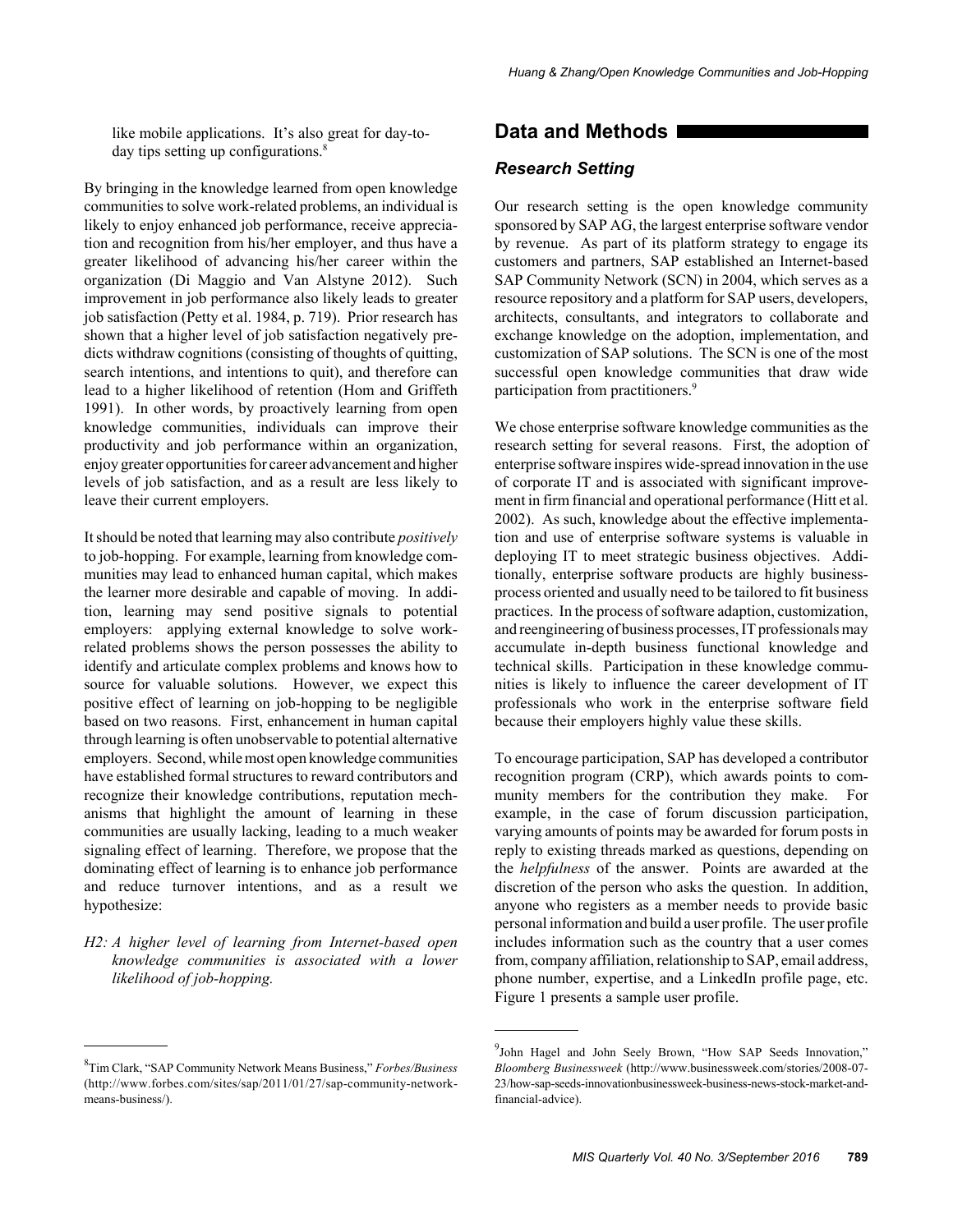| John Doe                           | ₩                                                                                                |                       |                                                                                          | <b>PERSONAL DATA</b>                                                                                      | <b>SKILLS PROFILE</b> | <b>COMMUNITY</b> |
|------------------------------------|--------------------------------------------------------------------------------------------------|-----------------------|------------------------------------------------------------------------------------------|-----------------------------------------------------------------------------------------------------------|-----------------------|------------------|
|                                    | Profession<br><b>Consulting</b><br>Company<br><b>Mindtree</b><br>Company URL<br>www.mindtree.com |                       | <b>Community Profile URL</b><br>Personal URL<br><b>Professional Blog URL</b><br>LinkedIn | http://www.linkedin.com/profile?viewProfile=&key=53438916&<br>authToken=lk5j&authType=name&trk=api*p1203* |                       |                  |
| <b>CONTACT DATA</b>                |                                                                                                  |                       |                                                                                          |                                                                                                           |                       |                  |
| Address 1<br><b>SJR Brooklyn</b>   |                                                                                                  | <b>Mobile Phone</b>   | EMail (alternative)                                                                      |                                                                                                           |                       |                  |
| Address 2<br><b>ITPL Main Raod</b> |                                                                                                  | <b>Landline Phone</b> |                                                                                          |                                                                                                           |                       |                  |
| Town/City<br><b>Bangalore</b>      |                                                                                                  |                       |                                                                                          |                                                                                                           |                       |                  |
| Post/ZIP Code<br>560037            |                                                                                                  |                       | Instant Messaging (Yahoo)<br>gill 449@yahoo.co.in                                        |                                                                                                           |                       |                  |
| <b>State</b><br><b>Karnataka</b>   |                                                                                                  |                       | Instant Messaging (AIM)                                                                  |                                                                                                           |                       |                  |

To track knowledge exchanges between the members of the SCN, we focus on user interactions through the most frequently used communication format: the discussion forums. The primary purpose of the discussion forums is to provide an avenue for conversations between the community members so that they help each other solve problems that they encounter during the implementation, deployment, and use of SAP software (Fahey et al. 2007). The *forums* are organized according to the domains of knowledge or expertise, each of which usually corresponds to a particular SAP software module or the application of the software solutions in a particular industry. Examples of the SCN forums include ERP manufacturing, product life cycle management, CRM-interaction center, and SAP for automotive solutions. A discussion *thread* is initiated by a knowledge seeker, who posts a specific question in a topic forum of his/her choice. Knowledge contributors, on the other hand, respond to the question and try to solve the problem by posting *messages* to the discussion thread. Once a correct solution (at the discretion of the knowledge seeker) is received, the discussion thread is closed.

## *Data*

We assembled a dataset of IT professionals who participated in the SAP Community Network during the period of 2004– 2011. Our data come from several sources. Specifically, we developed a web scripting tool and obtained the complete history of the SCN forum discussions as well as the user profiles of all registered members from 2004 to 2011. The dataset includes about 1.8 million discussion threads with over 8 million messages posted in 271 topic-specific forums. In addition, we used data on LinkedIn, the professional social network website, to obtain the complete career histories of the individuals in our sample. Career-related social network website data have been used by prior studies on IT labor mobility (Tambe and Hitt 2013) and job searching behavior (Garg and Telang 2011). We also supplemented our individual level data with information on the companies that employ these individuals, using sources such as the Compustat database, LinkedIn, and the Company Insight Center (CIC) database from *Businessweek* and Capital IQ.

#### **Sample**

The sample of our analyses is constructed in the following way: from the user profiles that we obtained from the SCN, we randomly retrieve a subset that represents 15 percent of registered users who are located in the United States and who disclose their company affiliations in their user profiles, resulting in 8,815 individuals. The next step involved matching the registered members to their professional profiles on LinkedIn to obtain their career histories. To ensure the quality of the matching, we performed a manual search on the LinkedIn website using the first name, last name, and com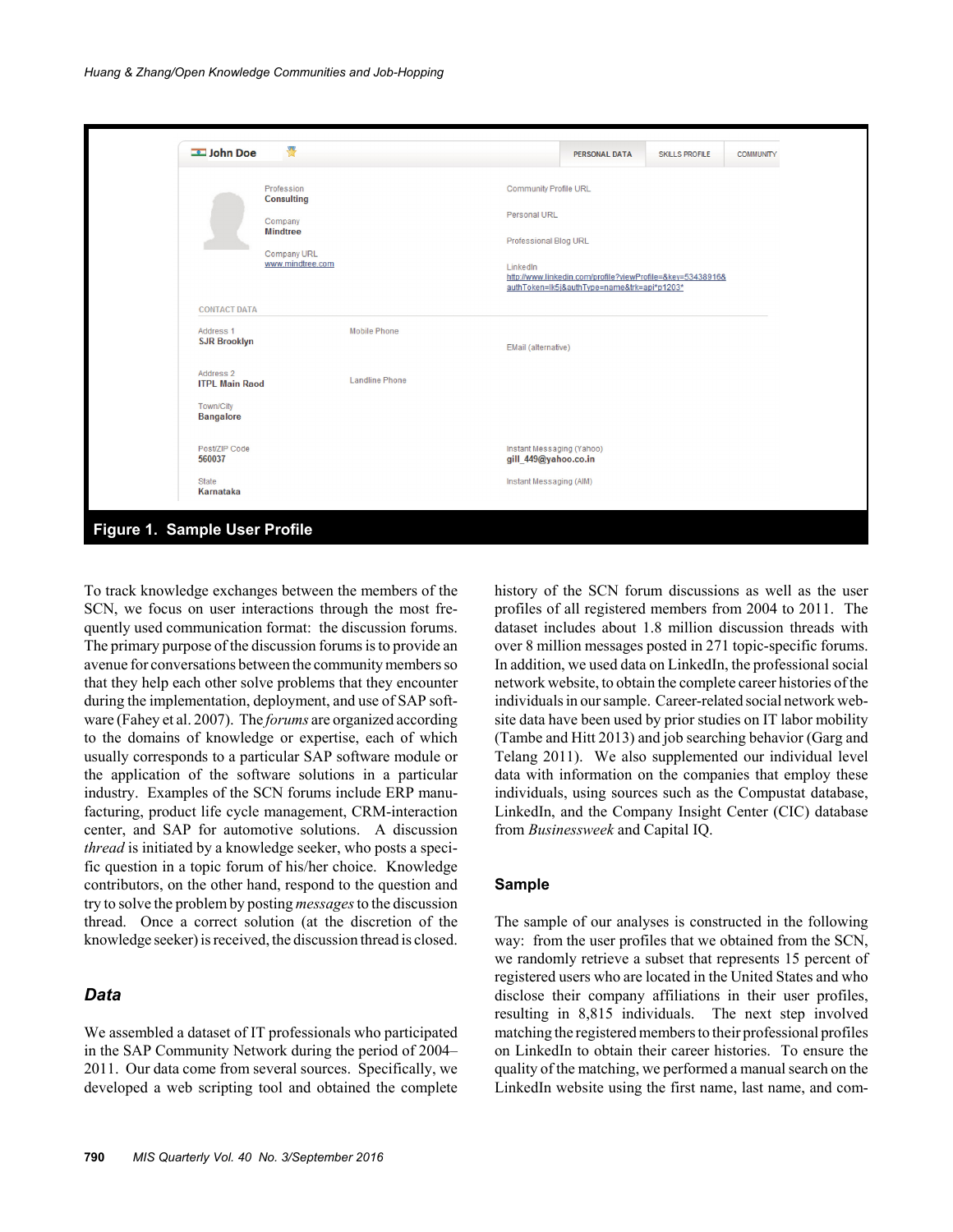pany for each of the 8,815 registered members. We discarded records for those whom we could not find a matching profile on LinkedIn, or those with multiple matching profiles (meaning persons with the same first name, last name, and have worked for the same organization at some point of time) because we cannot uniquely identify the correct person. The matching resulted in 1,165 individuals for whom we have complete information on both their career histories and their SCN participation activities.<sup>10</sup> We compared observable individual characteristics (such as the amount of learning, contribution, and engagement intensity in forum discussions) between those for whom we found a matching profile on LinkedIn and those for whom we did not, and the differences are statistically insignificant. While this alone does not completely rule out the possibility of sample selection bias, it suggests the dissimilarities between individuals in the sample and those left out in the matching process are likely to be small. We further removed temporary, contract-based IT workers (details are provided in Appendix A), leaving us with 904 individuals in the final sample.<sup>11</sup>

Our data is organized in a longitudinal format. The SAP Community Network was established and made public in early 2004, so we use 2004 as the starting year of our analyses. We collected complete career histories for all the individuals in our sample from 2004 to 2011. Because of late entry (some individuals started their career in a year later than 2004) the sample is presented as an unbalanced panel. In total, we have 6,470 individual-year observations for 904 IT professionals over an 8-year sample period. By using a panel data set and adopting a within-individual approach, our estimate controls for all sources of between-individual heterogeneity and the results will not be confounded by a set of individual-level omitted variables such as reservation wage or personality traits (Obukhova and Lan 2013), which are typically available in survey research.

#### **Dependent Variable**

The primary dependent variable in our analyses is the jobhopping (or voluntary turnover) behavior of the individuals who participate in the SAP Community Network. To determine if a job-hopping occurs for individual *i* during year *t*, we first extract the individual's employer (*Company*<sub>i,t</sub>) on January 1 in year *t* and on January 1 in year *t* + 1 based on the job histories we obtained from LinkedIn. An indicator variable, *Job* Switch<sub>ip</sub> is then created and is set to 0 if *Company*<sub>it</sub> and *Company*<sub>it<sup>+1</sup></sub> are identical, and to 1 if *Company*<sub>*i,t+1*</sub> is different from *Company*<sub>*i,t<sup>12</sup>*</sub>

One challenge in defining our dependent variable is to differentiate voluntary turnover from job changes due to layoff or other types of organizational changes such as merger or acquisition. We took several measures to address this issue. First, we searched the Lexis-Nexis database for news releases that are related to mergers and acquisitions for all companies in our sample and removed job changes caused by such events. Second, we examined the D&B Who Owns Whom database to identify change of company affiliations of an individual as a result of transfers from one subsidiary of a company to its parent company, or from one subsidiary to another subsidiary of the same company. Finally, to ensure that our dependent variable truly reflects a voluntary job switch but not a layoff, we carefully examined the job histories and only retained job-hopping where there is no time a gap between two consecutive jobs. The assumption is that if the job switch is involuntary or the worker is laid off, it usually takes time to find the next job and there is likely to be a gap between consecutive jobs.

#### **Independent Variables**

We measure members' activities in Internet-based knowledge communities by two different dimensions: their contribution to the community and their learning from the community. We define each of the variables in turn in the following.

*Contribution*. We measure a user's contribution to the knowledge community using forum discussions that took place in the SAP Community Network. Specifically, the rules of the SAP reward program specify that, for each question that is posted in a topic forum, the knowledge seeker may use his/her discretion to judge the quality of answers posted by knowledge contributors. The knowledge seeker can distribute 10 reward points to a user whose answer is deemed correct (at most 1 answer can be evaluated as correct), 6 points if very helpful (at most 2 answers), and 2 points if helpful (no limit on the number of helpful answers). Therefore, a valuable knowledge contribution is made whenever the contributor receives reward points from the knowledge seeker who posted the question. For each individual *i* at year *t*, we retrieve the history of his/her posts in reply to knowledge seekers' ques-<sup>10</sup> A large fraction of unmatched records is caused by incomplete information tions. Based on the number of his/her posts evaluated by the

in the user profiles, such as missing first name or last name, the use of nickname, or ambiguous employer information.

 $11$ We also ran separate tests using the sample including contract workers and all major results are robust to this alternative sample.

 $12$ To generate the dependent variable for year 2011, the last year of our sample, we also collect each individual's company affiliation on January 1, 2012.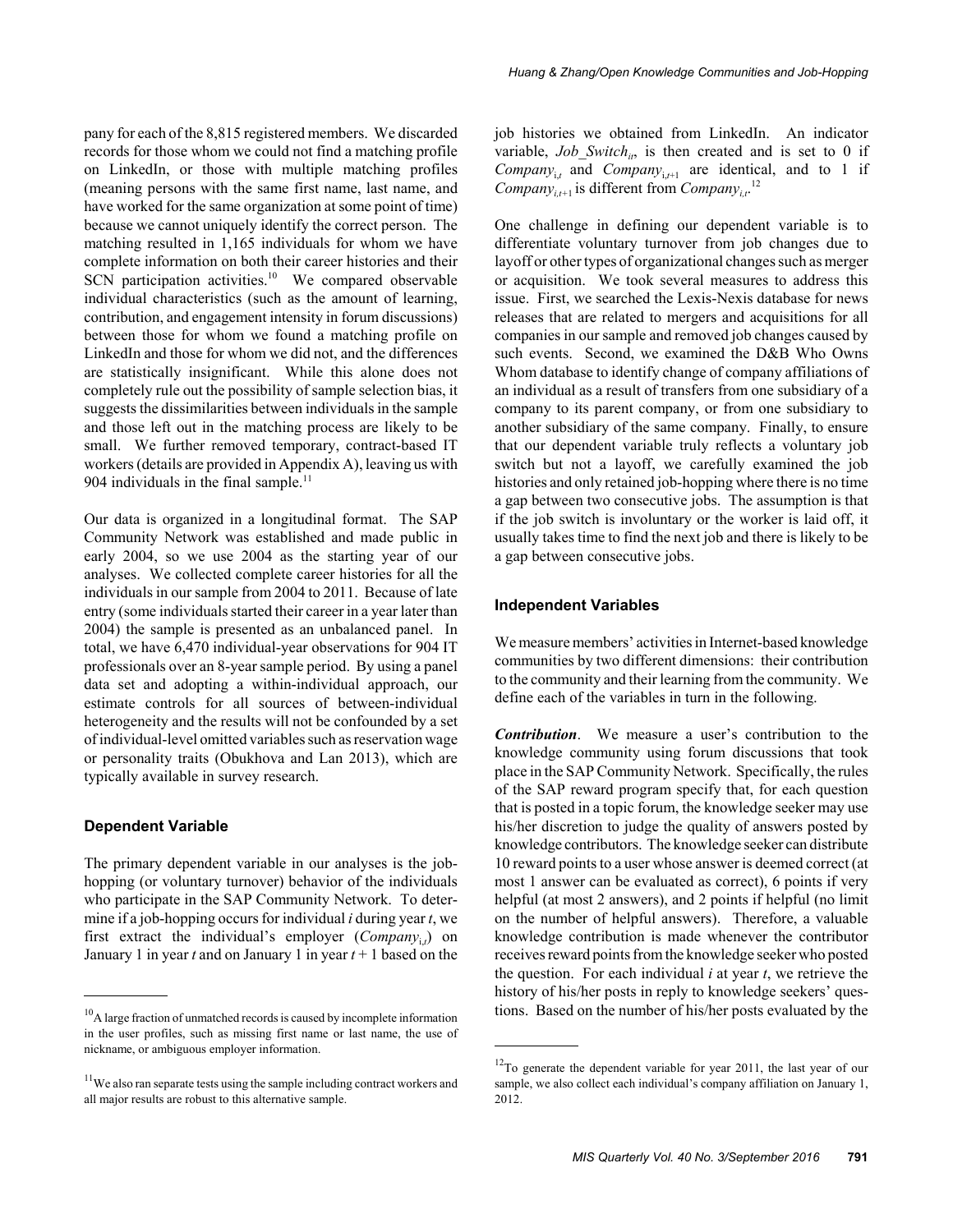knowledge seeker as correct, very helpful, or helpful, we compute the total reward points he/she earned. We use the number of total reward points that one earned by the end of year *t*, *Contribution*<sub>i, *t*</sub> as a proxy to measure his/her cumulative contribution to the community.

*Learning*. The amount of knowledge that an individual learned from his/her peers in the knowledge community is defined in a similar fashion. That is, learning occurs when the knowledge seeker receives valuable answers to the questions he/she posted. For each individual *i* at year *t*, we retrieve all of the questions that were asked by *i* prior to the end of year *t*, and examine the history of the answers posted by knowledge contributors. If *i* received any correct, very helpful, or helpful answers in year *t*, the number of reward points he/she gave to the knowledge contributors in recognition of their help is used as a proxy for inward knowledge flow (learning) to *i*. *Learning<sub>it</sub>* is thus defined as the sum of the reward points individual *i* gave to other knowledge contributors prior to the end of year *t* across all threads initiated by *i*.

#### **Control Variables**

We control for a number of variables at both the individual and the firm level. First, we obtain information on the educational background of the SCN participants from LinkedIn whenever such information is available, and created three dummy variables that capture different levels of educational attainment that are completed by an individual: *college degree*, *master's degree*, and *doctoral degree*. Using information from an individual's job history (i.e., the time when an individual started with a company and a job position), we created two control variables*, tenure in current company* and *tenure in current position*, to capture the number of years that the person has worked for the current company and has been employed for the current job position, respectively. In addition, because SAP is the sponsoring company of the knowledge network and has dedicated significant resources and personnel to support the community, we expect SAP's employees may display different patterns of participating behavior on the SCN than other users who are from its clients, partners, or system integrators. Therefore, we create a binary indicator variable, *SAP employee*, as a control.

We also control for the nature of the jobs by analyzing the job titles. Particularly, we differentiate between technical IT professionals and IT management professionals.13 We created

an indicator variable, *management*, and set its value to 1 if a job title contains manager, director, executive, supervisor, vice president, or other keywords that may indicate the job is mainly management related. Its value is set to 0 when a job title contains keywords such as analyst, programmer, architect, engineer, consultant, system administrator, or others that may indicate a technical nature of the job. In addition, although the vast majority of our sample works for the IT function within an organization, a very small fraction of our sample (less than 3 percent) works for non-IT business functions such as accounting, human resource, sales, and marketing, etc. We created an indicator variable, *non-IT function*, to capture the potential systematic difference in their behavior between IT professionals and non-IT professionals.

At the firm level, we control for the employer's industry, the type of organization, and the size of the firm which is measured by the number of employees. The data is collected from the company description on LinkedIn, supplemented by the Compustat database (for public companies) and Company Insight Center (CIC) database from *Businessweek* and Capital IQ (for private companies). While LinkedIn uses a variety of industry descriptors (over 160 in our sample), we created a mapping table to match these industry descriptors into the two-digit NAICS codes. The size of an organization is measured by the number of employees, which falls into one of the nine mutually exclusive and collectively exhaustive ranges (see Table 2 for details). Finally, depending on the type of the organization, each firm is classified into one of the following categories: educational institution, government agency, nonprofit, partnership, privately held, public company, selfemployed, or sole proprietorship.

The summary statistics and correlations of some key variables are presented in Table 1. We find that the participants of the SAP Community Network are highly educated: about 85 percent earned a college degree and 28 percent earned a master's degree, consistent with the fact that they work in the high-tech industry. In addition, there is a high turnover rate for workers in the enterprise software field: on average, the unconditional hazard of a job switch during a year is about 21.5 percent, indicating an average person switches to another employer in a little less than 5 years. The Kaplan–Meier survivor curve, which describes the predicted unconditional probability of survival after a given time interval, is presented in Figure 2. On average, a member earned 24 points (equivalent to solving 2.4 questions, or contributing 4 very helpful answers), and gave 13 points (equivalent to receiving 1.3 correct solutions or 2 very helpful answers). In addition, about

 $13$ We define IT professionals as those who are concerned with issues related to advocating for users and meeting their needs within an organizational and societal context through the selection, creation, application, integration, and administration of computing technologies. IT management professionals refer

to those who take a leadership role within the IT functional units in their organizations.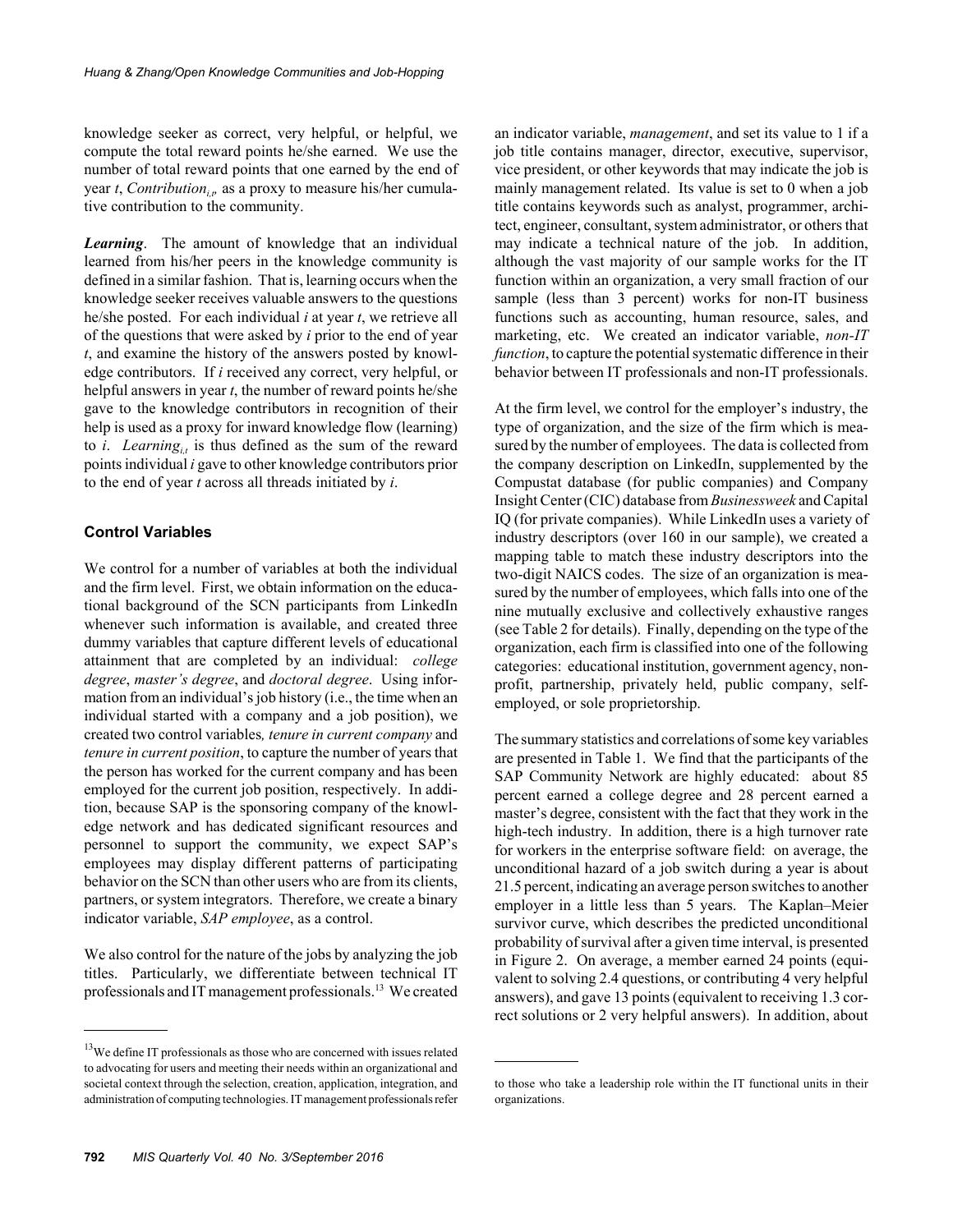| <b>Table 1. Summary Statistics and Correlations</b> |        |              |          |       |                  |                    |                  |                            |                                      |                  |          |                    |                    |    |    |
|-----------------------------------------------------|--------|--------------|----------|-------|------------------|--------------------|------------------|----------------------------|--------------------------------------|------------------|----------|--------------------|--------------------|----|----|
| Variable                                            | Mean   | Std.<br>Dev. | Min      | Max   | 1                | $\mathbf{2}$       | 3                | 4                          | 5                                    | 6                | 7        | 8                  | 9                  | 10 | 11 |
| Job switch                                          | 0.215  | 0.411        | 0        | 1     |                  |                    |                  |                            |                                      |                  |          |                    |                    |    |    |
| Tenure in current<br>company                        | 4.103  | 4.140        | 0        | 35    | $-0.0822$        | 1                  |                  |                            |                                      |                  |          |                    |                    |    |    |
| Tenure in current<br>3.<br>position                 | 3.753  | 3.854        | 0        | 35    | $-0.072$         | $0.9125^{\dagger}$ | 1                |                            |                                      |                  |          |                    |                    |    |    |
| SAP employee<br>4.                                  | 0.078  | 0.268        | 0        | 1     | $-0.0707$        | $-0.046$           | $-0.0543$        | 1                          |                                      |                  |          |                    |                    |    |    |
| College degree<br>5.                                | 0.851  | 0.357        | 0        | 1     | 0.0647           | $-0.0529$          |                  | $-0.0577$ 0.0262           | 1                                    |                  |          |                    |                    |    |    |
| Master's degree<br>6.                               | 0.280  | 0.449        | 0        | 1     | 0.0228           | $-0.0239$          | $-0.0414$ 0.0918 |                            | 0.2612                               | 1                |          |                    |                    |    |    |
| Doctoral degree                                     | 0.010  | 0.100        | 0        | 1     | 0.0216           | $-0.02$            |                  | $-0.0394$ 0.0509           | 0.0426                               | 0.043            | 1        |                    |                    |    |    |
| Cumulative<br>8.<br>contribution                    | 24.273 | 160.370      | $\Omega$ | 3,362 | 0.013            | $-0.0258$          |                  | $-0.0235$ 0.0549           | 0.0103                               | $-0.0219$ 0.0774 |          | 1                  |                    |    |    |
| Cumulative<br>9<br>learning                         | 12.750 | 137.614      | 0        | 5,400 | $0.0018 - 0.005$ |                    |                  | $-0.0064$ $-0.0191$ 0.0256 |                                      | 0.0406           | $-0.006$ | 0.1167             | 1                  |    |    |
| Management<br>10.                                   | 0.281  | 0.449        | 0        | 1     | $-0.0866$ 0.0721 |                    | 0.0719           |                            | $-0.0042$ $-0.0245$ 0.0084           |                  | 0.0598   |                    | $-0.0438 - 0.0362$ | 1  |    |
| Non-IT function<br>11.                              | 0.028  | 0.166        | 0        |       | 0.0008           | $-0.0427$          |                  |                            | $-0.0399$ $-0.0045$ $-0.0222$ 0.0032 |                  |          | $-0.0174 - 0.0222$ | $-0.0088$ 0.0545   |    |    |

**Note:** The sample includes 6,470 observations of 904 individuals over the period of 2004-2011.

† We note there is a high degree of correlation between tenure in current company and tenure in current position, which may lead to multicollinearity issues when both are included in the regressions. We have tested the models in which we excluded either one of them, and all the major results still hold.



28 percent of our sample works in a management position, and very few workers who participate in the SCN are from a business function other than IT (2.8 percent).

In Table 2 we present a breakdown of our sample by industry, firm size, and firm type. We find the participants are highly

concentrated in a few industry sectors such as *professional, scientific, and technical services*, *manufacturing*, and *information*. This is consistent with the fact that these industries are either suppliers or the major clients of SAP enterprise software. We also find that majority of the IT workers in this field are employed by large public firms.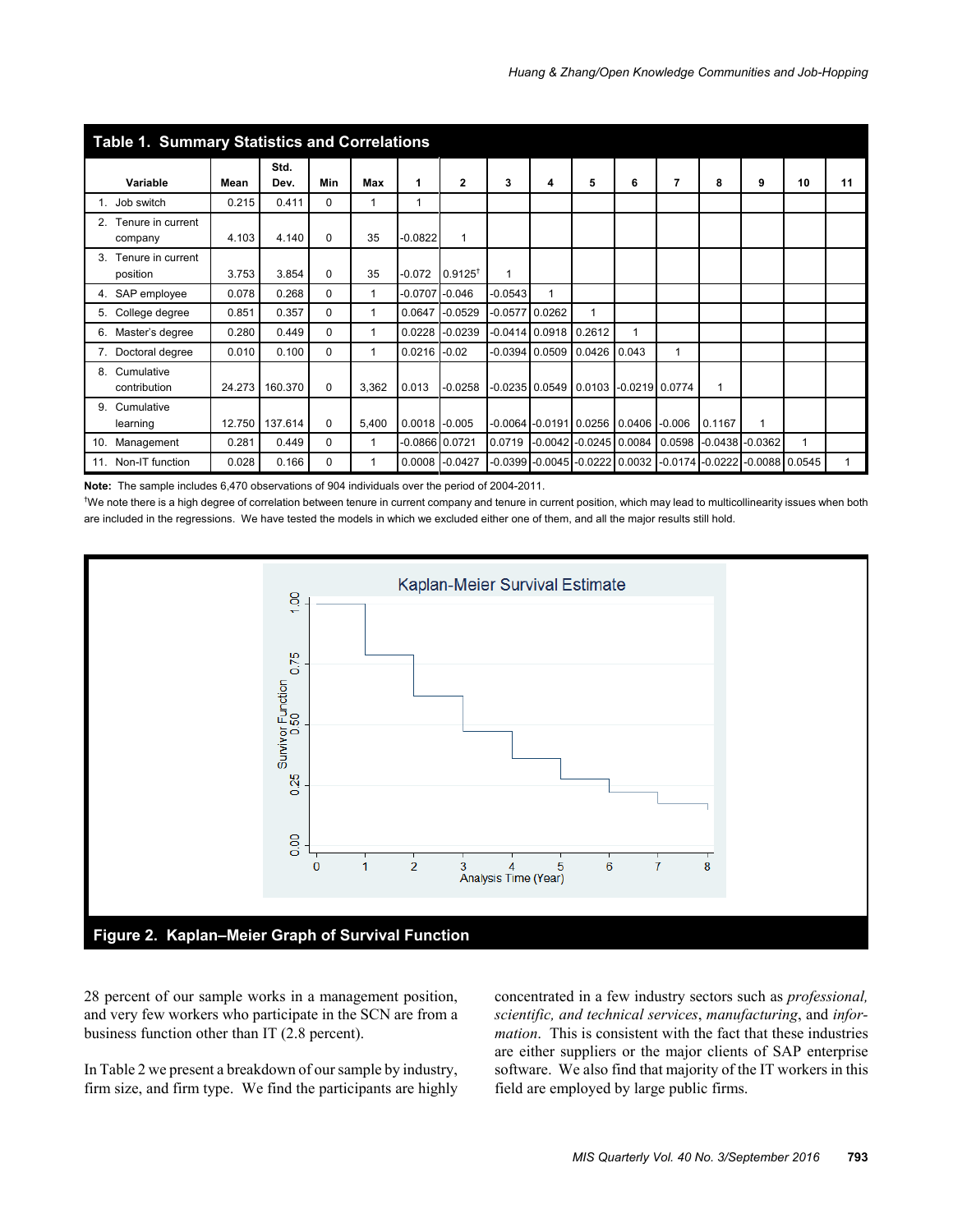| Table 2. Sample Breakdown                                   |                                                                          |       |                |                                |       |                |  |  |
|-------------------------------------------------------------|--------------------------------------------------------------------------|-------|----------------|--------------------------------|-------|----------------|--|--|
| (a) By Industry Sector                                      |                                                                          |       |                |                                |       |                |  |  |
| 2-digit NAICS                                               | <b>Description</b>                                                       |       |                |                                |       | <b>Percent</b> |  |  |
|                                                             | Unknown                                                                  |       |                |                                |       |                |  |  |
| 11                                                          | Agriculture, Forestry, Fishing, and Hunting                              |       |                |                                |       | 0.28           |  |  |
| 21                                                          | Mining, Quarrying, and Oil and Gas Extraction                            |       |                |                                |       | 2.64           |  |  |
| 22                                                          | <b>Utilities</b>                                                         | 121   | 1.87           |                                |       |                |  |  |
| 23                                                          | Construction                                                             |       |                |                                | 32    | 0.49           |  |  |
| $31 - 33$                                                   | Manufacturing                                                            |       |                |                                | 1,586 | 24.51          |  |  |
| 42                                                          | <b>Wholesale Trade</b>                                                   |       |                |                                | 23    | 0.36           |  |  |
| $44 - 45$                                                   | <b>Retail Trade</b>                                                      |       |                |                                | 112   | 1.73           |  |  |
| 48-49                                                       | <b>Transportation and Warehousing</b>                                    |       |                |                                | 94    | 1.45           |  |  |
| 51                                                          | Information                                                              |       |                |                                | 1,123 | 17.36          |  |  |
| 52                                                          | Finance and Insurance                                                    |       |                |                                | 223   | 3.45           |  |  |
| 53                                                          | Real Estate and Rental and Leasing                                       |       |                |                                | 19    | 0.29           |  |  |
| 54                                                          | Professional, Scientific, and Technical Services                         |       |                |                                |       | 31.08          |  |  |
| 56                                                          | Administrative and Support and Waste Management and Remediation Services |       |                |                                |       | 1.31           |  |  |
| 61                                                          | <b>Educational Services</b>                                              |       |                |                                |       | 1.65           |  |  |
| 62                                                          | Health Care and Social Assistance                                        |       |                |                                |       | 1.90           |  |  |
| 71                                                          | Arts, Entertainment, and Recreation                                      |       |                |                                |       | 1.05           |  |  |
| 72                                                          | <b>Accommodation and Food Services</b>                                   | 10    | 0.15           |                                |       |                |  |  |
| 81                                                          | Other Services (except Public Administration)                            |       |                |                                |       | 0.90           |  |  |
| 92                                                          | <b>Public Administration</b>                                             |       |                |                                |       | 1.16           |  |  |
| Total                                                       |                                                                          |       |                |                                | 6.470 | 100.00         |  |  |
| (b) By Size                                                 |                                                                          |       |                | (c) By Type                    |       |                |  |  |
| <b>Size</b>                                                 |                                                                          | Freq. | <b>Percent</b> | <b>Type</b>                    | Freq. | <b>Percent</b> |  |  |
| Missing                                                     |                                                                          | 512   | 7.91           | Missing                        | 471   | 7.28           |  |  |
| <b>Myself Only</b>                                          |                                                                          | 51    | 0.79           | <b>Educational Institution</b> | 96    | 1.48           |  |  |
| 1-10 Employees                                              | 3.04<br>197<br>Government Agency                                         |       | 114            | 1.76                           |       |                |  |  |
|                                                             | 11-50 Employees<br>4.59<br>Nonprofit<br>297                              |       |                | 157                            | 2.43  |                |  |  |
| 51-200 Employees<br>443<br>6.85<br>Partnership              |                                                                          |       | 124            | 1.92                           |       |                |  |  |
| 201-500 Employees<br>4.44<br>Privately Held<br>286          |                                                                          | 1,900 | 29.37          |                                |       |                |  |  |
| 501-1000 Employees<br>3.48<br>Public Company<br>225         |                                                                          |       | 3,536          | 54.65                          |       |                |  |  |
| 1001-5000 Employees                                         |                                                                          | 900   | 13.91          | Self-Employed                  | 35    | 0.54           |  |  |
| 5001-10,000 Employees<br>8.19<br>Sole Proprietorship<br>530 |                                                                          |       | 37             | 0.57                           |       |                |  |  |
| 10,001+ Employees                                           |                                                                          | 3,028 | 46.80          | Total                          | 6,370 | 100.00         |  |  |
| Total                                                       |                                                                          | 6,470 | 100.00         |                                |       |                |  |  |

## *Empirical Models*

We use hazard models as a starting point to analyze how individual participation in Internet-based knowledge communities influences the time to a voluntary job-hopping event. Hazard models (also referred to as survival, duration, or event history model) are useful in our setting because they directly model time to event and do not depend on the normality assumption imposed in linear regressions (Allison 2010; Huang et al. 2013). For example, modeling binary dependent variable (under our context, job-hopping) in a linear model will result in heteroskedasticity that needs to be corrected. Hazard models also allow for the occurrence of multiple hazard events (e.g., under our context, an individual may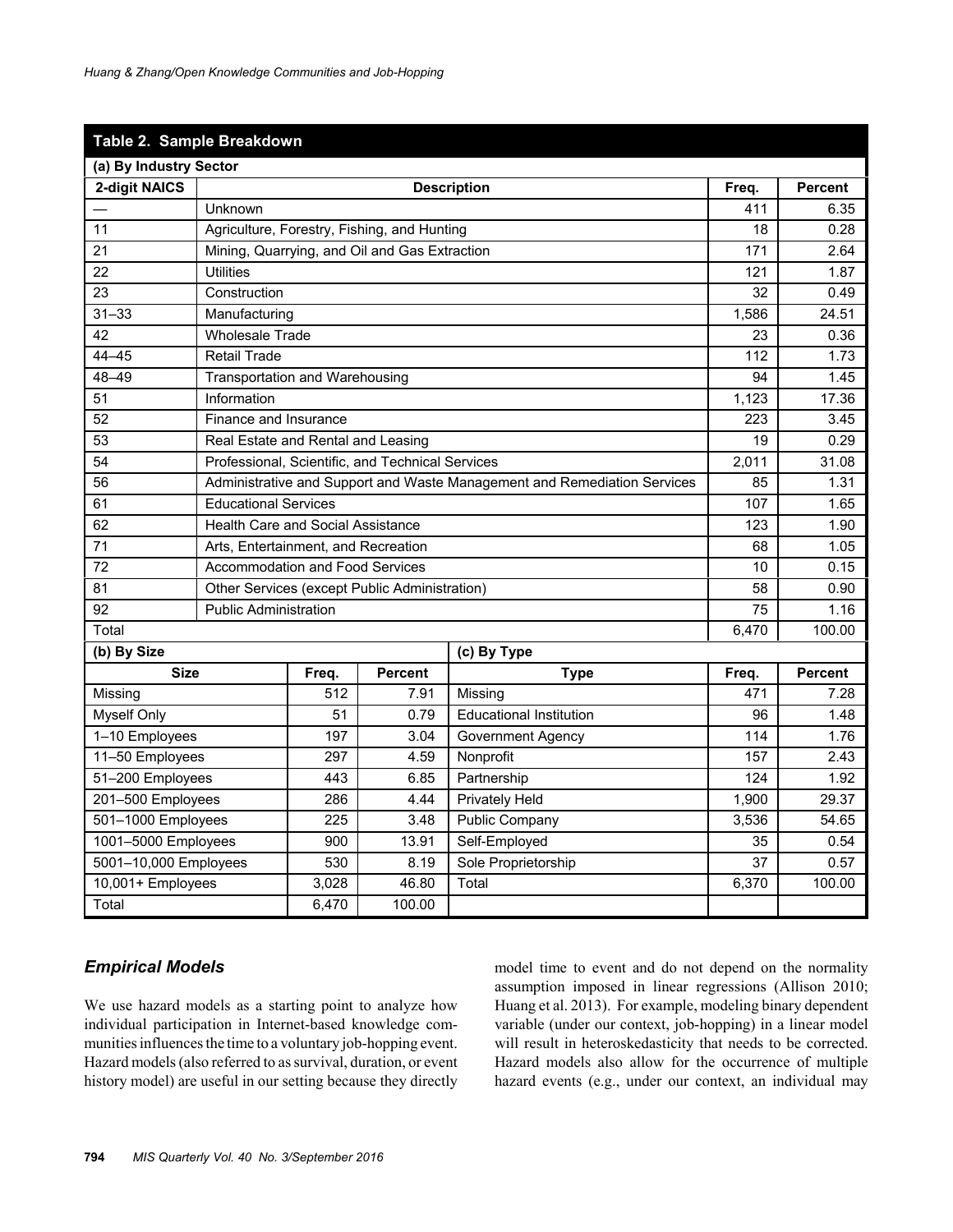switch jobs multiple times during the sample period), and provide an approach to address the incomplete observation of survival times when censoring occurs (Hosmer and Lemeshow 1999). Specifically, we chose the Cox proportional hazard model as our model specification. This model is a semi-parametric specification that makes no parameterization of the baseline hazard and assumes that covariates multiplicatively shift the baseline hazard function. The hazard rate for the *i*<sup>th</sup> subject at time *t* is specified as  $h_i(t|\mathbf{x}_{i,t})$  $= h_0(t) \exp(\mathbf{x}_{i,t} \mathbf{\beta})$ , where

$$
\mathbf{x}_{i,t}\mathbf{\beta} = \beta_0\text{Contribution}_{i,t} + \beta_1\text{Learning}_{i,t} + \theta\mathbf{C}_i + \gamma\mathbf{Z}_{i,t}
$$

 $C<sub>i</sub>$  represents a set of time-invariant control variables (such as educational attainment), and  $\mathbf{Z}_i$ , represents a vector of timevarying individual- and firm-level control variables (such as tenure, job position characteristics, and firm characteristics, etc.).

To control for the possibility of unobserved individual heterogeneity, we run alternative model specifications using fixed effects (FE) panel data models. Estimating nonlinear models such as hazard models using individual fixed effects is likely to lead to biased and inconsistent estimates because of the well-known incidental parameters problem (Greene 2003). We address this problem by using a linear probability model (LPM) that directly models the probability of jobhopping, rather than modeling the hazard rate. In particular,

*Prob*(Job\_Switch<sub>i,t</sub>) = 
$$
F(\beta_0
$$
*Contribution<sub>i,t</sub>*  
+  $\beta_1$ *Learning<sub>i,t</sub>* +  $\gamma$ **Z**<sub>i,t</sub> +  $\mu_i$  +  $\varepsilon_i$ )

Where we assume  $F(.)$  is the identity function, and  $\mu_i$  and  $\varepsilon_i$ represent a set of individual and time period fixed effects. The LPM can be viewed as a linear approximation to the nonlinear model counterpart of *F*(.) such as binary logistic models (Heckman and Snyder 1997).<sup>14</sup> It is well known that LPM has its limitations—in particular, the predicted probabilities of such models are not bounded by a zero–one interval, and its error term is inherently heteroskedastic. However, with the appropriate robust standard error corrections, this model can provide useful approximations to the underlying relationship of interest (Angrist and Pischke 2009). Furthermore, prior work has shown that the LPM generates reasonable estimates within the region of support of the data (e.g., Miller and Tucker 2009).

## **Analyses and Results**

#### *Main Results*

The results of the Cox proportional hazard models are presented in Table 3. Because the distributions of contribution to and learning from the SAP community network are highly skewed, we took the log form of the variables *contribution* and *learning* and used them as independent variables. In Column 1 of Table 3 we present a baseline model specification where we include only the key variables of interest, *contribution* and *learning*, together with the indicator variable of *SAP employee*. To control for the systematic differences between SAP employees and non-SAP employees,<sup>15</sup> we also add the interactions of *SAP employee* and *contribution/ learning* variables. We add a series of individual level control variables, including those related to educational background, tenure, and the job title in Column 2. In Column 3 we present a model that incorporates firm level controls such as industry sector, firm size, and firm type, in addition to individual level controls. For comparison purposes, in Column 4 we present a benchmark model in which our contribution/learning constructs are excluded.

We find supporting empirical evidence for both Hypothesis 1  $(p < 0.1)$  and Hypothesis 2  $(p < 0.05)$ . Particularly, the estimated coefficient in Column 3 suggests that a 1 percent increase in knowledge contribution is associated with a 3.8 percent increase in the hazard ratio of a voluntary jobhopping. In comparison, learning from the knowledge community has an opposite effect: a one percent increase in learning is associated with a 5.1 percent decrease in the hazard ratio of a voluntary job change. This reinforces our earlier argument that signaling effect is not salient for learners, possibly due to the way the contribution recognition program was designed on the SCN: unlike contribution, the amount of learning is not prominently displayed in the user profiles. Additionally, a likelihood ratio test comparing Column 3 and Column 4 indicates that the increase in the model fit by adding contribution/learning constructs is significant  $(\chi^2(4) = 9.05, p = 0.0598)$ . Aside from the hypothesized relationships, we also find empirical evidence that more educated workers tend to change their jobs more frequently (especially for those with a college degree and those with a doctoral degree), consistent with the theory that

<sup>&</sup>lt;sup>14</sup>As a robustness test, we also run alternative models where the link function *F*(.) is specified as a logistic function using a population-averaged generalized estimating equations (GEE) approach. All of the findings are consistent and the results are presented in Appendix C.

<sup>&</sup>lt;sup>15</sup>For example, some SAP employees are dedicated to support the community and are assigned a job role of moderating the discussion forums. Even for those SAP employees who are not assigned such job roles, they may still have different contribution patterns since they are more likely to be affected by peer influences, or promotional efforts (sometimes even financial rewards) from SAP as their employer.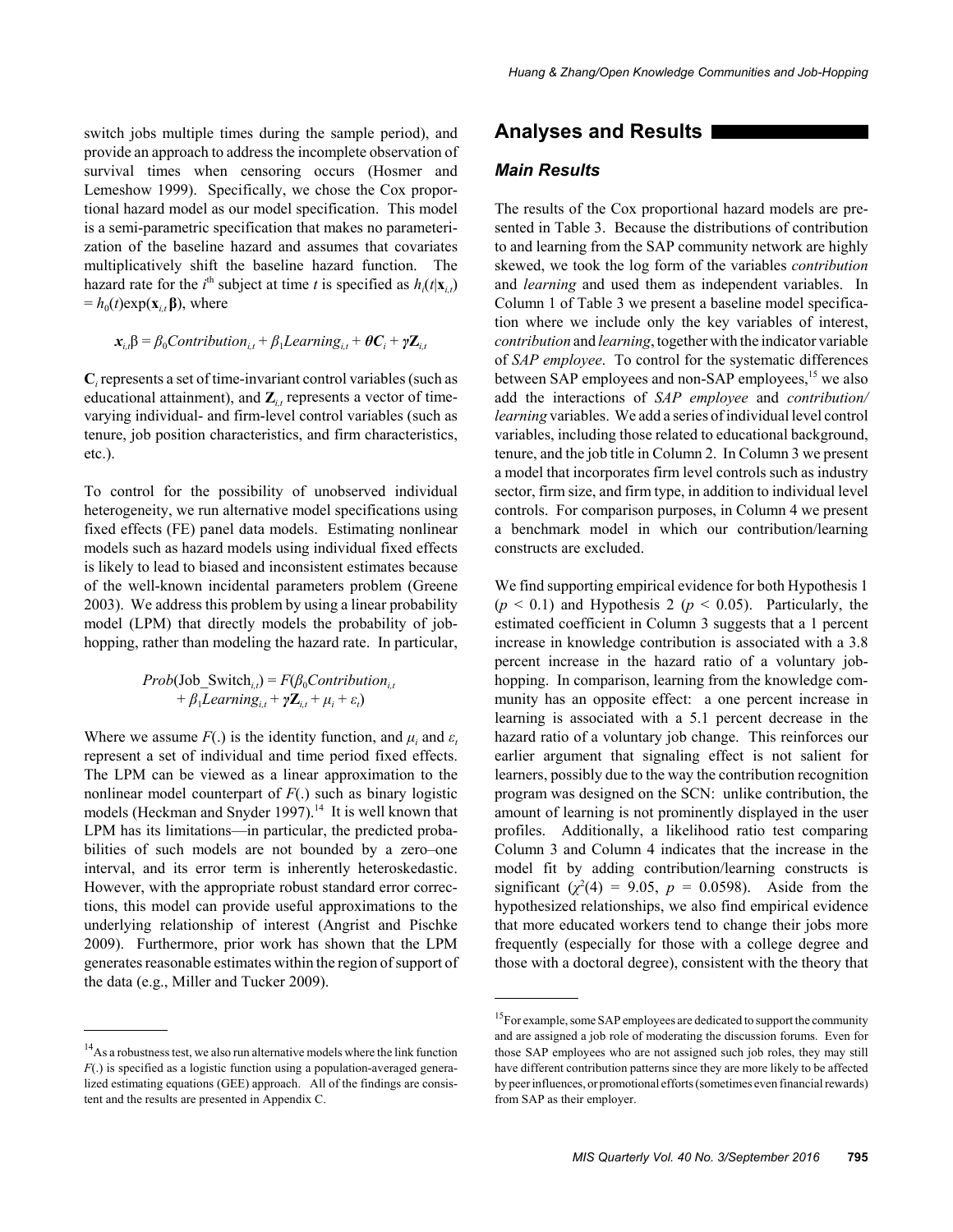| Table 3. Results of Hazard Models         |             |                        |             |             |  |  |  |
|-------------------------------------------|-------------|------------------------|-------------|-------------|--|--|--|
| <b>Variables</b>                          | (1)         | (2)                    | (3)         | (4)         |  |  |  |
|                                           | $0.052**$   | $0.049**$              | $0.038*$    |             |  |  |  |
| Contribution                              | (0.022)     | (0.022)                | (0.023)     |             |  |  |  |
|                                           | $-0.046*$   | $-0.062***$            | $-0.051**$  |             |  |  |  |
| Learning                                  | (0.024)     | (0.024)                | (0.024)     |             |  |  |  |
|                                           | $-0.721***$ | $-0.787***$            | $-0.697***$ | $-0.745***$ |  |  |  |
| SAP employee                              | (0.167)     | (0.165)                | (0.188)     | (0.162)     |  |  |  |
|                                           | $-0.150*$   | $-0.161**$             | $-0.155**$  |             |  |  |  |
| SAP employee * Contribution               | (0.077)     | (0.076)                | (0.076)     |             |  |  |  |
|                                           | 0.180       | $0.217*$               | $0.210*$    |             |  |  |  |
| SAP employee * Learning                   | (0.115)     | (0.114)                | (0.115)     |             |  |  |  |
|                                           |             | $0.446***$             | $0.453***$  | $0.443***$  |  |  |  |
| College degree                            |             | (0.090)                | (0.091)     | (0.091)     |  |  |  |
|                                           |             | 0.070                  | 0.083       | 0.085       |  |  |  |
| Master's degree                           |             | (0.060)                | (0.062)     | (0.062)     |  |  |  |
| Doctoral degree                           |             | $0.557**$              | $0.530**$   | $0.518**$   |  |  |  |
|                                           |             | (0.227)                | (0.232)     | (0.232)     |  |  |  |
|                                           |             | $-0.210***$            | $-0.200***$ | $-0.196***$ |  |  |  |
| Tenure in current company                 |             | (0.047)                | (0.047)     | (0.047)     |  |  |  |
| (Tenure in current company) <sup>2</sup>  |             | $\overline{0.007}$ *** | $0.007***$  | $0.007***$  |  |  |  |
|                                           |             | (0.002)                | (0.002)     | (0.002)     |  |  |  |
| Tenure in current position                |             | $0.173***$             | $0.168***$  | $0.164***$  |  |  |  |
|                                           |             | (0.050)                | (0.050)     | (0.050)     |  |  |  |
| (Tenure in current position) <sup>2</sup> |             | $-0.008***$            | $-0.008***$ | $-0.008***$ |  |  |  |
|                                           |             | (0.002)                | (0.002)     | (0.002)     |  |  |  |
| Management                                |             | $-0.451***$            | $-0.505***$ | $-0.509***$ |  |  |  |
|                                           |             | (0.067)                | (0.069)     | (0.068)     |  |  |  |
| Non-IT function                           |             | 0.058                  | $-0.041$    | $-0.044$    |  |  |  |
|                                           |             | (0.161)                | (0.167)     | (0.167)     |  |  |  |
| Industry dummies                          | No          | No                     | Yes         | Yes         |  |  |  |
| Firm size dummies                         | No          | No                     | Yes         | Yes         |  |  |  |
| Firm type dummies                         | <b>No</b>   | <b>No</b>              | Yes         | Yes         |  |  |  |
| No. of subjects                           | 904         | 904                    | 904         | 904         |  |  |  |
| Observations                              | 6,470       | 6,470                  | 6,470       | 6,470       |  |  |  |
| No. of failures                           | 1,394       | 1,394                  | 1,394       | 1,394       |  |  |  |

**Notes:** Cox proportional hazard models in all columns. Standard errors in parentheses.

\*\*\**p* < 0.01; \*\**p* < 0.05; \**p* < 0.1.

better-educated individuals are more effective in pursuing their aspirations than poorly educated people (Vila and García-Mora 2005). Interestingly, our results in Column 2, 3, and 4 of Table 3 also suggest that management personnel are less likely to change their jobs; however, there is no systematic difference between IT and non-IT professionals in terms of the probability of a job-hopping.

In Table 4 we present the results of the fixed effects linear probability models. Columns 1–4 correspond to the same parametric specifications as those in Table 3 but are estimated with FE panel data models instead. The results of these models are consistent with those presented in the hazard models, although they have a more intuitive interpretation based on the standard marginal effects on probabilities, rather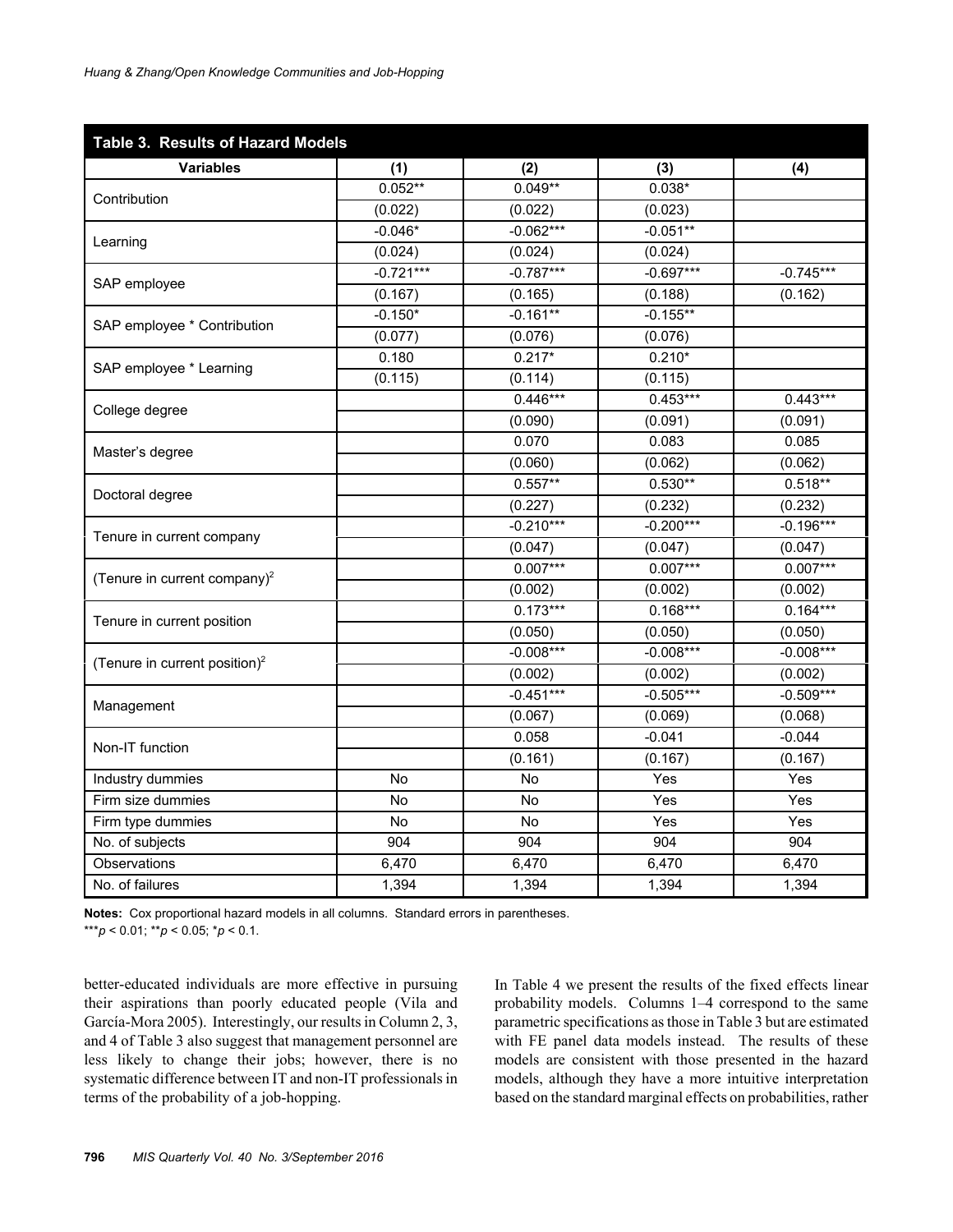| Table 4. Results of Fixed Effects Linear Probability Models |             |                       |             |             |  |  |  |
|-------------------------------------------------------------|-------------|-----------------------|-------------|-------------|--|--|--|
| <b>Variables</b>                                            | (1)         | (2)                   | (3)         | (4)         |  |  |  |
| Contribution                                                | $0.015**$   | $0.016**$             | $0.012*$    |             |  |  |  |
|                                                             | (0.007)     | (0.007)               | (0.007)     |             |  |  |  |
|                                                             | $-0.018**$  | $-0.021***$           | $-0.020***$ |             |  |  |  |
| Learning                                                    | (0.007)     | (0.008)               | (0.008)     |             |  |  |  |
|                                                             | $-0.189***$ | $-0.184***$           | $-0.106*$   | $-0.096*$   |  |  |  |
| SAP employee                                                | (0.046)     | (0.050)               | (0.059)     | (0.058)     |  |  |  |
|                                                             | $-0.021$    | $-0.015$              | $-0.012$    |             |  |  |  |
| SAP employee * Contribution                                 | (0.017)     | (0.018)               | (0.019)     |             |  |  |  |
|                                                             | 0.038       | 0.034                 | 0.035       |             |  |  |  |
| SAP employee * Learning                                     | (0.026)     | (0.028)               | (0.028)     |             |  |  |  |
|                                                             |             | $\overline{0.024}$ ** | $0.028***$  | $0.029***$  |  |  |  |
| Tenure in current company                                   |             | (0.010)               | (0.010)     | (0.010)     |  |  |  |
|                                                             |             | $-0.001$              | $-0.001$    | $-0.001$    |  |  |  |
| (Tenure in current company) <sup>2</sup>                    |             | (0.000)               | (0.000)     | (0.001)     |  |  |  |
|                                                             |             | $0.026***$            | $0.024**$   | $0.023**$   |  |  |  |
| Tenure in current position                                  |             | (0.010)               | (0.010)     | (0.010)     |  |  |  |
| (Tenure in current position) <sup>2</sup>                   |             | $-0.001$              | $-0.001$    | $-0.001$    |  |  |  |
|                                                             |             | (0.001)               | (0.001)     | (0.001)     |  |  |  |
| Management                                                  |             | $-0.087***$           | $-0.081***$ | $-0.083***$ |  |  |  |
|                                                             |             | (0.024)               | (0.025)     | (0.024)     |  |  |  |
| Non-IT function                                             |             | 0.010                 | 0.001       | $-0.004$    |  |  |  |
|                                                             |             | (0.060)               | (0.063)     | (0.063)     |  |  |  |
| Constant                                                    | $0.220***$  | $0.077***$            | 0.123       | 0.099       |  |  |  |
|                                                             | (0.015)     | (0.023)               | (0.246)     | (0.251)     |  |  |  |
| Year dummies                                                | Yes         | Yes                   | Yes         | Yes         |  |  |  |
| Industry dummies                                            | No          | No                    | Yes         | Yes         |  |  |  |
| Firm size dummies                                           | No          | No                    | Yes         | Yes         |  |  |  |
| Firm type dummies                                           | No          | No                    | Yes         | Yes         |  |  |  |
| Observations                                                | 6,470       | 6,470                 | 6,470       | 6,470       |  |  |  |
| Number of subjects                                          | 904         | 904                   | 904         | 904         |  |  |  |
| R-squared (without FE)                                      | 0.008       | 0.043                 | 0.054       | 0.052       |  |  |  |
| R-squared (with FE)                                         | 0.2303      | 0.2574                | 0.2658      | 0.2646      |  |  |  |

**Notes:**Fixed effect panel data models in all columns. Robust standard errors in parentheses.

\*\*\**p* < 0.01; \*\**p* < 0.05; \**p* < 0.1.

than the marginal effect on hazard ratios as in the previous analyses. For example, based on the estimates of Column 3, we find that a 1 percent increase in knowledge contribution to the community is associated with a 1.2 percentage point increase in the probability of job-hopping  $(p < 0.1)$ , while a 1 percent increase in learning lowers the job-hopping probability by a 2.0 percentage point  $(p < 0.01)$ . Similar to the hazard models, we find supporting evidence for Hypotheses H1 and H2. In addition, a likelihood ratio test comparing

Column 3 and Column 4 indicates that the increase in *R*squared by adding contribution/learning constructs is statistically significant  $(\chi^2(4) = 10.13, p = 0.038)$ .

#### *Addressing Alternative Explanations*

One alternative explanation for the effect of contribution behavior on job-hopping is that instead of signaling desirable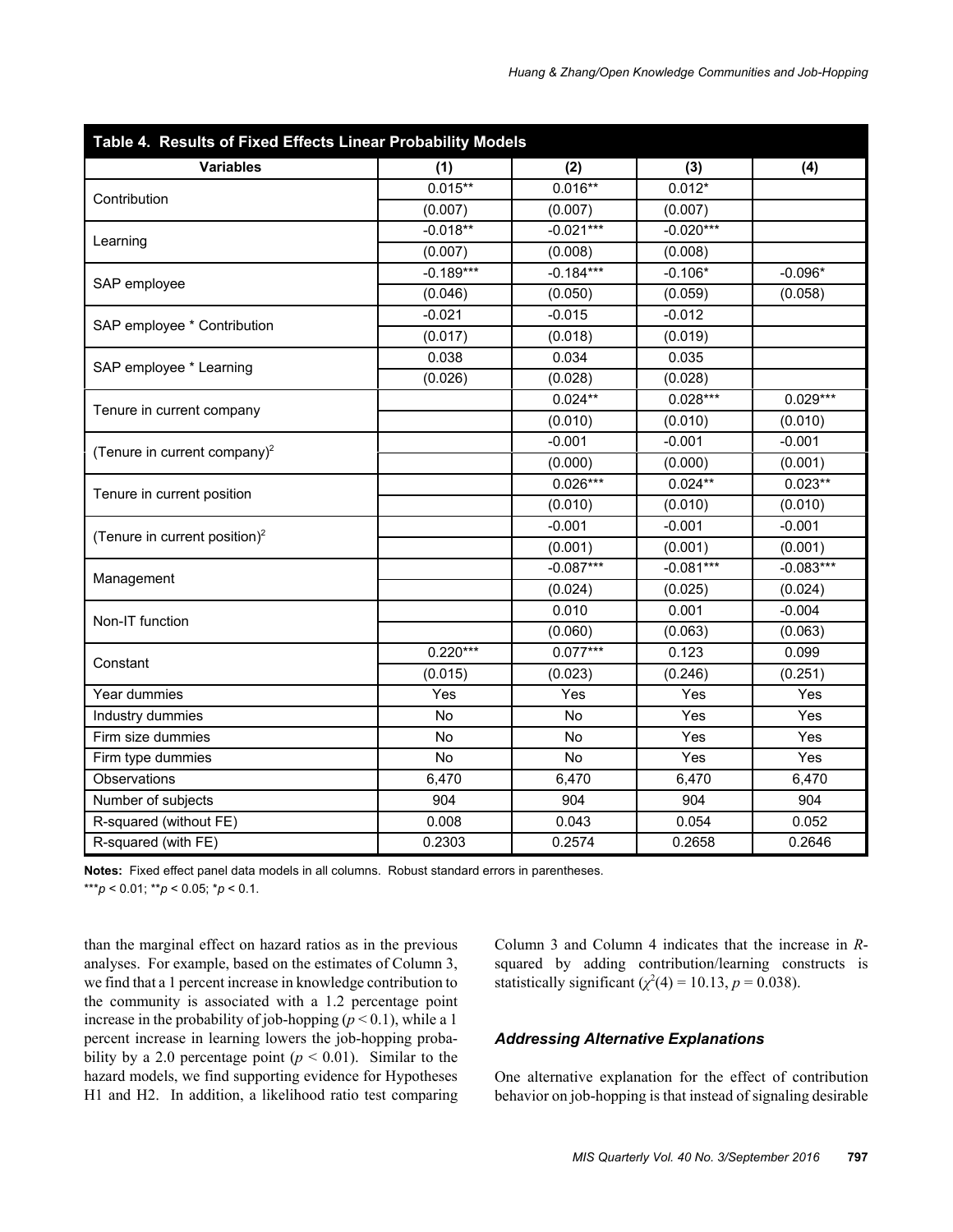traits that are associated with higher productivity, greater contribution is associated with unobserved changes in human capital (Weiss 1995). For example, as an IT professional turns from a novice to an expert in enterprise software, she may contribute increasingly more to open knowledge communities. Although our use of fixed effects methods controls for between-individual heterogeneities, there might still be longitudinal, within-individual changes in human capital that are correlated with knowledge contribution. To the extent that such heterogeneities are omitted, they could cause potential bias in our estimates.

We took advantage of a gamification<sup>16</sup> feature of the SCN introduced by SAP during our sample period to investigate whether our results are driven by this alternative explanation. Specifically, around year 2009, SAP introduced a new feature to the existing reputation system that awards platinum, gold, silver, and bronze medals to active contributors according to their various levels of lifetime contribution.17 SAP made the medal winners highly visible: the medal badges are displayed in the business card of the contributors, in the discussion forums and blogs whenever the individuals make a post, and next to the individuals' names in the list of top contributors. As a result, the introduction of the medal system by SAP represents a "natural experiment" that exogenously increases the visibility of the active contributors on the SCN and amplifies the job market signaling effects for the medal winners. In fact, we find that the medal winners highly value this honor, and many of them even put the medal acquisitions as part of their resumes on LinkedIn.

To test the human capital acquisition versus job market signaling hypotheses, we adopted a "difference-in-difference" approach that takes advantage of this exogenous shock to the signaling effect. In particular, we created an indicator variable *medal winner*, which is set to 1 if the individual was awarded any of the platinum, gold, silver, or bronze medals. In addition, we divided the sample period into 2004–2008 and 2009–2011, which correspond to the time periods before and after the introduction of the medals system, and created another binary variable *period 2*, which is set to 1 for observations during and after year 2009. We run both the fixed effect linear probability model and the Cox hazard model by adding *medal winner*, *period 2*, and their interaction into the regressions. We expect a positive and significant interaction between these two variables, if our signaling hypothesis is the

main driver of the relationship between contribution behavior and job-hopping. This is because only the medal winners experience an increase in the signaling effect after the experiment, while such effect is absent for non-medal winners. The identification approach we adopted is similar to Meyer et al. (1995, pp. 335-336).

We present the results of the Cox hazard model in Column 1 of Table 5, and the fixed effect linear probability model in Column 2. Our empirical results show that, as we have expected, the interaction term is positive and significant in both the hazard model (*p* < .05) and the fixed effect model (*p* < .10). Interestingly, we note that once the treatment effect is added to the regressions, the marginal effect of contribution is significantly reduced, and loses its significance in both models. Also consistent with our theory, we find that medal winners are not more likely to switch jobs prior to the introduction of the medal system, as suggested by the negative (and insignificant) coefficient in the hazard model, $18$  which indicates that unobserved heterogeneity in human capital is not driving our results. Combined, our results provide empirical support for the job market signaling theory interpretation.

A second concern over alternative explanations is related to the effect of learning. While our results indicate that a greater amount of learning from open knowledge communities is associated with a lower likelihood of job-hopping, it is possible that this observation is caused by a selection effect rather than by the improvement in job performance. In other words, learning is likely to be associated with some unobserved personal traits that make the individual less mobile. For example, a greater amount of learning may indicate that a person is a novice in the enterprise software field and is less productive, and therefore is less mobile due to the difficulty of finding better, alternative employment. This would offer a different interpretation of the results in contrast to our arguments that learning improves an individual's job performance and enhances job satisfaction. To test this alternative hypothesis, we conducted two additional exercises. First, we constructed a variable, the *number of questions* that one asked in a particular year, and include this variable in the model in addition to our *learning* measures (which is a quality weighted number of helpful answers received). If one suspects that our observed "loyalty" was indeed driven by the lack of skill, we would observe the variable, *number of questions*, to be negatively associated with job-hopping, regardless

<sup>&</sup>lt;sup>16</sup>Gamification refers to the use of game mechanics in non-game contexts to **the amount of actual learning**. This is because the number encourage community engagement.

 $17$  For details about this feature, see "SCN Contributor Reputation Program FAQ" (http://scn.sap.com/docs/DOC-18475).

<sup>&</sup>lt;sup>18</sup>Note in the fixed effects model this variable is absorbed into the individuallevel fixed effects.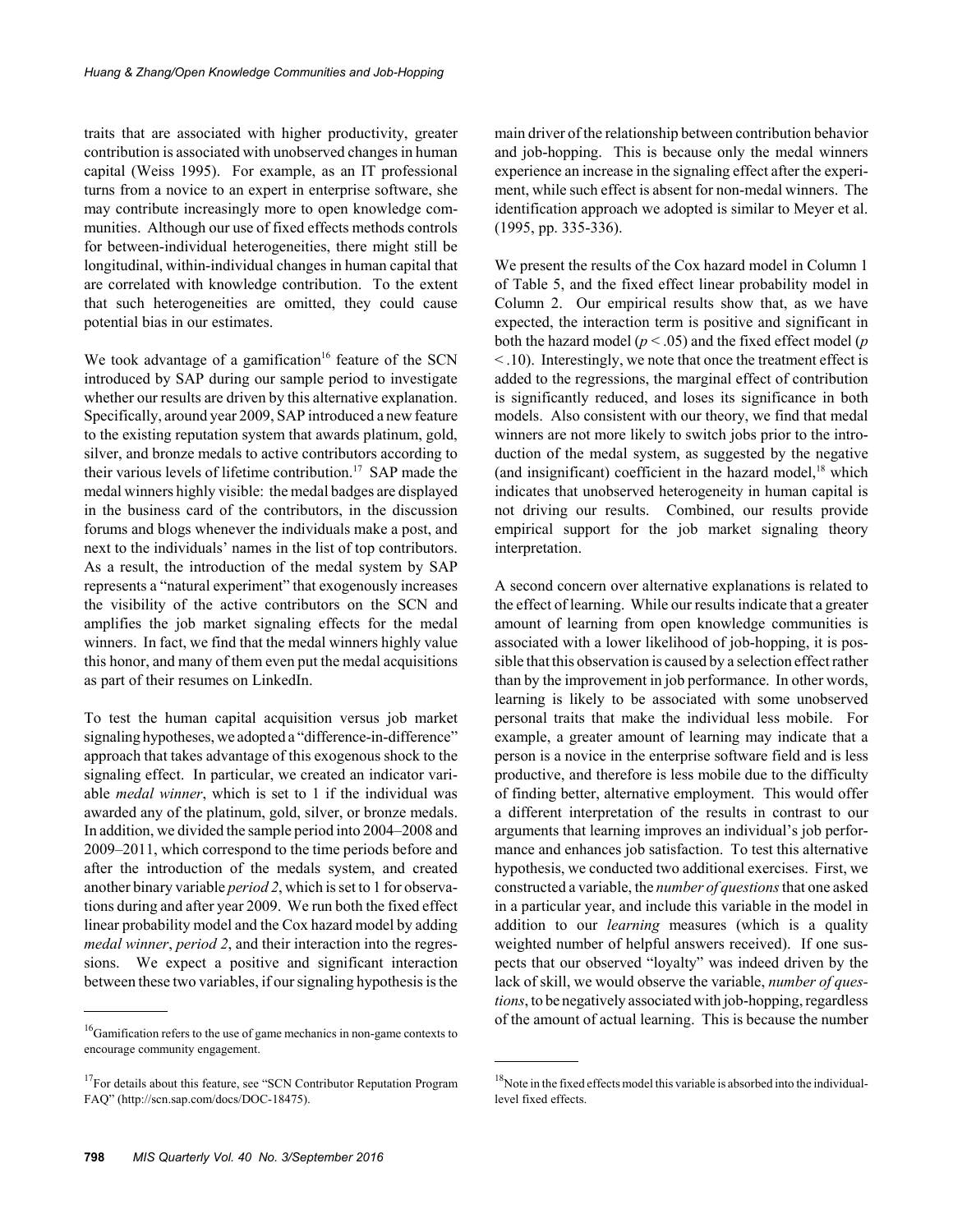| Table 5. Test of Human Capital Versus Job Market Signaling Explanations |                          |                          |  |  |  |
|-------------------------------------------------------------------------|--------------------------|--------------------------|--|--|--|
| <b>Variables</b>                                                        | (1)<br>Hazard model      | (2)<br>FE model          |  |  |  |
| Medal winner                                                            | $-0.039$                 |                          |  |  |  |
|                                                                         | (0.226)                  |                          |  |  |  |
| Period 2                                                                | $-0.321**$               | $-0.067***$              |  |  |  |
|                                                                         | (0.125)                  | (0.019)                  |  |  |  |
| Medal winner * period 2                                                 | $0.714**$                | $0.117*$                 |  |  |  |
|                                                                         | (0.325)                  | (0.064)                  |  |  |  |
| Contribution                                                            | 0.026                    | 0.010                    |  |  |  |
|                                                                         | (0.023)                  | (0.007)                  |  |  |  |
| Learning                                                                | $-0.048**$               | $-0.020***$              |  |  |  |
|                                                                         | (0.024)                  | (0.008)                  |  |  |  |
| SAP employee                                                            | $-0.677***$              | $-0.105*$                |  |  |  |
|                                                                         | (0.190)                  | (0.059)                  |  |  |  |
| SAP employee * Contribution                                             | $-0.171**$               | $-0.019$                 |  |  |  |
|                                                                         | (0.076)                  | (0.019)                  |  |  |  |
| SAP employee * Learning                                                 | $0.211*$                 | 0.037                    |  |  |  |
|                                                                         | (0.116)                  | (0.028)                  |  |  |  |
| College degree                                                          | $0.419***$               | $\qquad \qquad -$        |  |  |  |
|                                                                         | (0.091)                  |                          |  |  |  |
| Master's degree                                                         | 0.082                    | $\overline{\phantom{0}}$ |  |  |  |
|                                                                         | (0.062)                  |                          |  |  |  |
| Doctoral degree                                                         | $0.459**$                | $\qquad \qquad -$        |  |  |  |
|                                                                         | (0.231)                  |                          |  |  |  |
| Tenure in current company                                               | $-0.180***$              | $0.028***$               |  |  |  |
|                                                                         | (0.046)                  | (0.010)                  |  |  |  |
| (Tenure in current company) <sup>2</sup>                                | $0.006***$               | $-0.001$                 |  |  |  |
|                                                                         | (0.002)                  | (0.000)                  |  |  |  |
| Tenure in current position                                              | $0.150***$               | $0.024**$                |  |  |  |
|                                                                         | (0.049)                  | (0.010)                  |  |  |  |
| (Tenure in current position) <sup>2</sup>                               | $-0.007***$              | $-0.001$                 |  |  |  |
|                                                                         | (0.002)                  | (0.001)                  |  |  |  |
| Management                                                              | $-0.468***$              | $-0.080***$              |  |  |  |
|                                                                         | (0.068)                  | (0.025)                  |  |  |  |
| Non-IT function                                                         | $-0.025$                 | $-0.000$                 |  |  |  |
|                                                                         | (0.166)                  | (0.063)                  |  |  |  |
| Constant                                                                |                          | 0.190                    |  |  |  |
|                                                                         |                          | (0.247)                  |  |  |  |
| Year dummies                                                            | n/a                      | Yes                      |  |  |  |
| Industry dummies                                                        | $\overline{Yes}$         | Yes                      |  |  |  |
| Firm size dummies                                                       | Yes                      | Yes                      |  |  |  |
| Firm type dummies                                                       | Yes                      | Yes                      |  |  |  |
| Observations                                                            | 6,470                    | 6,470                    |  |  |  |
| Number of subjects                                                      | 904                      | 904                      |  |  |  |
| R-squared (without FE)                                                  | $\overline{\phantom{0}}$ | 0.054                    |  |  |  |

**Notes:** Cox proportional hazard model in Column 1. Fixed effect linear probability model in Column 2. Variable *medal winner* is set to 1 if the individual obtained either a platinum, gold, silver or bronze medal. Also included in all models are industry, firm size, and firm type dummies.

\*\*\**p* < 0.01; \*\**p* < 0.05; \**p* < 0.1.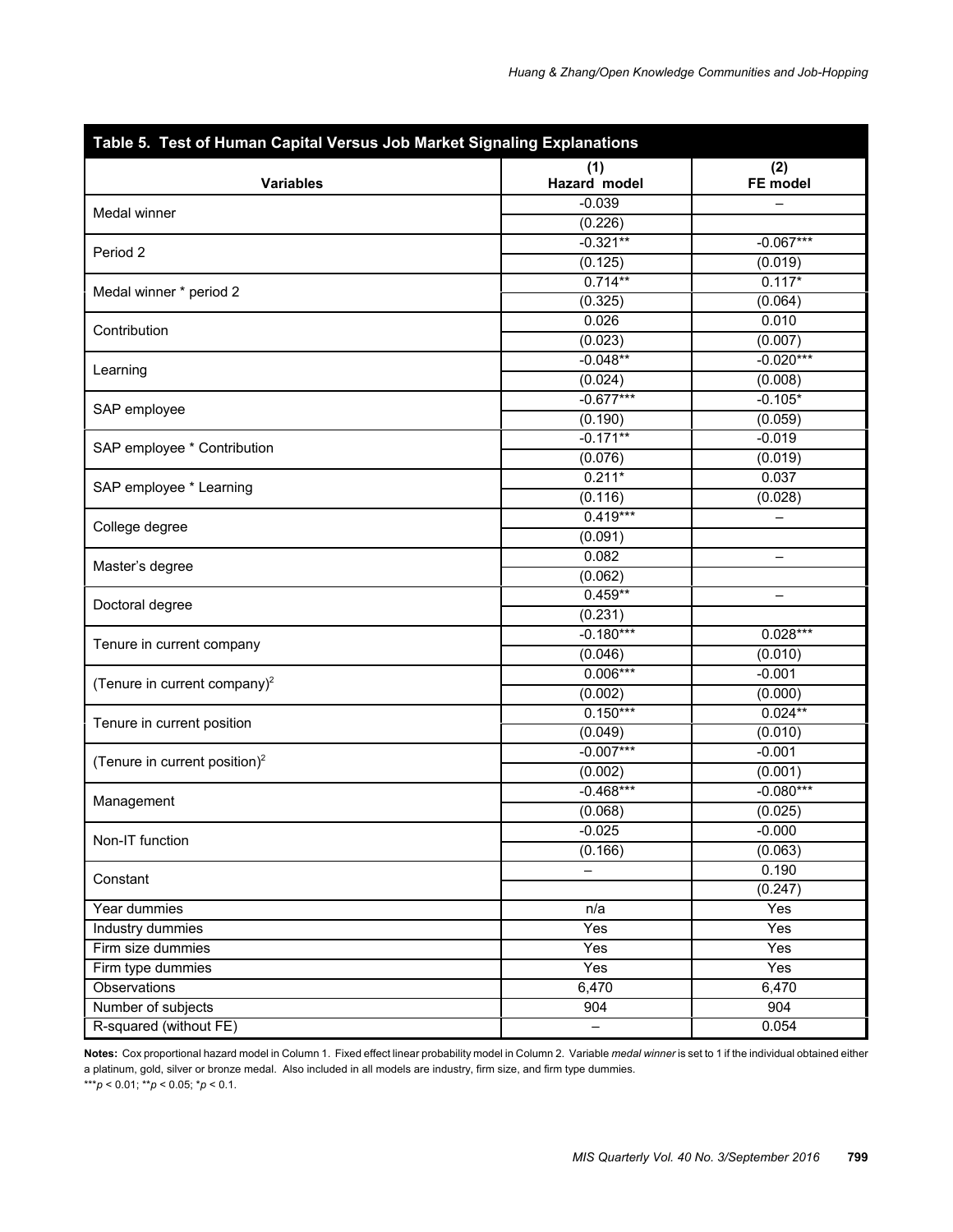of questions raised is more likely to be correlated with low capability/skill, while the amount of helpful answers received (our measure of learning) is a result of other members' contribution behavior—therefore more or less beyond the knowledge seeker's control. In fact, what we found in our analysis is the opposite: the variable *number of questions* is not significant but the variable *learning* is still negative and significant (the results are presented in Table 6), therefore contradicting this alternative explanation. Second, although we could not observe job performance or job satisfaction directly, we created another dependent variable that is likely to be highly correlated with job performance and job satisfaction: an indicator of an internal *promotion* for each individual-year observation in our sample. Prior research shows that organizational advancement and promotion are strongly associated with job performance, and are more reliable performance indicators than salary increase (Wise 1975). We define an internal promotion as a job title change (without switching companies) from a junior position to a senior position (such as a transition from a system analyst to a senior system analyst, or from a functional manager to a director/senior vice president), or from a technical position to a managerial position (such as from a software engineer to a software development manager).<sup>19</sup> We run the same set of model specifications using this dependent variable and the results are presented in Table 7. We note that a higher level of learning is significantly associated with a greater likelihood of an internal promotion in the fixed effect linear probability model (Column 1 of Table 7). In the Cox hazard model specification (Column 2 of Table 7), although the coefficient of learning is less precisely estimated, the direction of the marginal effect of learning on internal promotion is still positive. Overall, our empirical results do not support the selection hypothesis that learners are underperformers, but are consistent with our theory that learning leads to better job performance and greater job satisfaction, and therefore reduces turnover intention.

# **Conclusion and Discussion**

Internet-based open knowledge communities are rapidly growing and are becoming an effective avenue where professionals can turn to for knowledge exchange, learning, and collaborative innovation beyond the boundary of their organizations. They are double-edged swords for organizations that embrace them. On the one hand, the open channels of communication and interactions in these communities can

generate tremendous value and opportunities for organizations (Huang et al. 2012). On the other hand, such knowledge sharing practices could have serious organizational implications including potential talent loss and knowledge spillover to competitors. In this paper, we study if and how participation in Internet-enabled open knowledge communities can influence the job-hopping behavior of IT professionals. With the assumptions that employees in general desire status advancement and financial reward, and that career advancement opportunities can arise from both within and outside the current employer, we develop the theoretical basis for our two main hypotheses: (1) knowledge contribution sends a strong signal of the contributor's superior expertise and talent to potential employers, thus leading to better access to outside career advancement opportunities, and more frequent jobhopping, and (2) learning (seeking knowledge) from open knowledge communities, on the other hand, helps an individual with improved job performance, thus leads to higher job satisfaction and potential career advancement within the current employer, which in turn reduces turnover intentions and job-hopping. We found supporting empirical evidence for both hypotheses. Additionally, our extensive robustness tests (see Appendix C) provide further evidence in support of the underling mechanisms that drive our main results.

## *Limitations*

There are several limitations of the study. The sample was selected by including only people who have a presence in the SAP Community Network and for whom we find a matching profile on the professional networking site LinkedIn. Even though we took a number of measures, including the use of a matching sample (see Appendix B), to try to address the sample selection bias, there are likely remaining systematic differences in different populations. For example, it is possible that people who participate actively in these communities might be somewhat different than people who don't. Another concern involves the choice of our research setting in a single enterprise software knowledge community. Labor mobility and subsequent knowledge spillover may be economically more attractive in these fairly recent and emerging technologies than that for mature technologies. Hence caution must be exercised when interpreting and generalizing our findings beyond the bounded set of our data sample, and we call for further research to examine the economic benefits of participation in other types of knowledge communities and collaborative platforms.

This study did not explicitly examine the many kinds of social interactions and social capital that people derive from these interactions in open knowledge communities. Interactions other than giving and receiving reward points through forum

<sup>&</sup>lt;sup>19</sup>The coding of this variable was done independently by an author and a research assistant, and inconsistencies were resolved by consulting a thirdparty industry expert with IT human resource management background.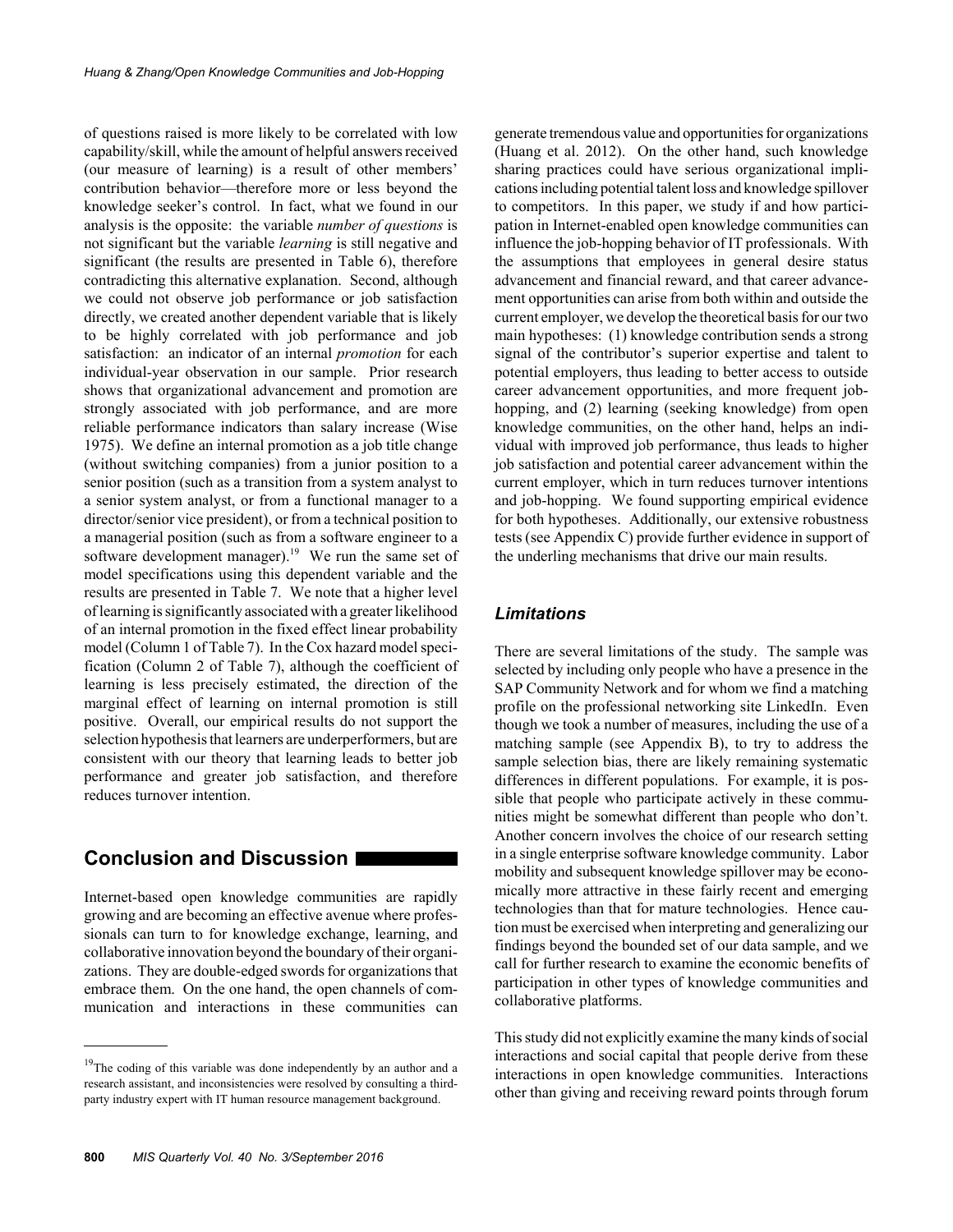| Table 6. Controlling for the Number of Questions |                          |                          |  |  |  |
|--------------------------------------------------|--------------------------|--------------------------|--|--|--|
|                                                  | (1)                      | (2)                      |  |  |  |
| <b>Variables</b>                                 | <b>Hazard model</b>      | FE model                 |  |  |  |
| Contribution                                     | $0.043*$                 | $0.012*$                 |  |  |  |
|                                                  | (0.027)                  | (0.007)                  |  |  |  |
| Learning                                         | $-0.056*$                | $-0.022***$              |  |  |  |
|                                                  | (0.032)                  | (0.008)                  |  |  |  |
| Questions                                        | $-0.025$                 | 0.006                    |  |  |  |
|                                                  | (0.076)                  | (0.014)                  |  |  |  |
| SAP employee                                     | $-0.735***$              | $-0.107*$                |  |  |  |
|                                                  | (0.206)                  | (0.059)                  |  |  |  |
|                                                  | $-0.157*$                | $-0.012$                 |  |  |  |
| SAP employee * Contribution                      | (0.081)                  | (0.019)                  |  |  |  |
|                                                  | $0.221*$                 | 0.036                    |  |  |  |
| SAP employee * Learning                          | (0.126)                  | (0.028)                  |  |  |  |
|                                                  | $0.465***$               | —                        |  |  |  |
| College degree                                   | (0.101)                  |                          |  |  |  |
|                                                  | 0.098                    | $\overline{\phantom{0}}$ |  |  |  |
| Master's degree                                  | (0.071)                  |                          |  |  |  |
|                                                  | $0.608**$                |                          |  |  |  |
| Doctoral degree                                  | (0.287)                  |                          |  |  |  |
|                                                  | $-0.200***$              | $0.028***$               |  |  |  |
| Tenure in current company                        | (0.051)                  | (0.010)                  |  |  |  |
|                                                  | $0.007***$               | $-0.001$                 |  |  |  |
| (Tenure in current company) <sup>2</sup>         | (0.002)                  | (0.000)                  |  |  |  |
|                                                  | $0.162***$               | $0.024**$                |  |  |  |
| Tenure in current position                       | (0.054)                  | (0.010)                  |  |  |  |
|                                                  | $-0.008***$              | $-0.001$                 |  |  |  |
| (Tenure in current position) <sup>2</sup>        | (0.002)                  | (0.001)                  |  |  |  |
|                                                  | $-0.533***$              | $-0.081***$              |  |  |  |
| Management                                       | (0.077)                  | (0.025)                  |  |  |  |
|                                                  | $-0.040$                 | 0.002                    |  |  |  |
| Non-IT function                                  | (0.191)                  | (0.063)                  |  |  |  |
|                                                  | $\qquad \qquad -$        | 0.125                    |  |  |  |
| Constant                                         |                          | (0.246)                  |  |  |  |
| Year dummies                                     | $\overline{\phantom{0}}$ | Yes                      |  |  |  |
| Industry dummies                                 | Yes                      | Yes                      |  |  |  |
| Firm size dummies                                | $\overline{Y}$ es        | Yes                      |  |  |  |
| Firm type dummies                                | $\overline{Y}$ es        | Yes                      |  |  |  |
| <b>Observations</b>                              | 6,470                    | 6,470                    |  |  |  |
| Number of subjects                               | 904                      | 904                      |  |  |  |
| R-squared (without FE)                           | $\overline{\phantom{0}}$ | 0.054                    |  |  |  |
|                                                  |                          |                          |  |  |  |

**Notes:** Robust standard errors in parentheses.

\*\*\**p* < 0.01; \*\**p* < 0.05; \**p* < 0.1.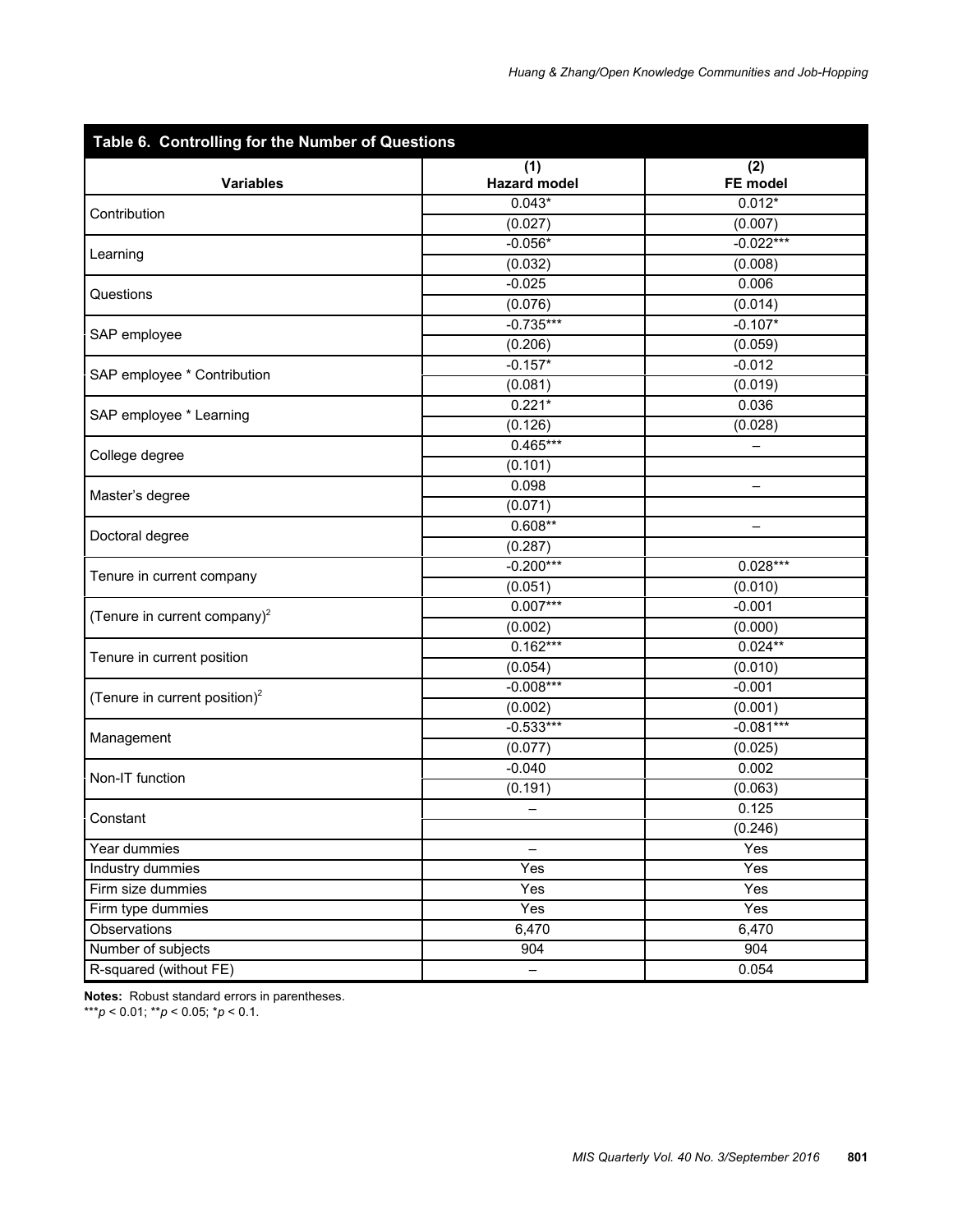| Table 7. Results of Using Internal Promotion as Dependent Variable |                             |                          |  |  |  |
|--------------------------------------------------------------------|-----------------------------|--------------------------|--|--|--|
|                                                                    | (1)                         | (2)                      |  |  |  |
| <b>Variables</b>                                                   | <b>FE Linear Prob Model</b> | <b>Hazard Model</b>      |  |  |  |
| Contribution                                                       | $-0.005*$                   | $-0.030$                 |  |  |  |
|                                                                    | (0.002)                     | (0.058)                  |  |  |  |
| Learning                                                           | $0.007***$                  | 0.041                    |  |  |  |
|                                                                    | (0.003)                     | (0.063)                  |  |  |  |
| SAP employee                                                       | 0.000                       | $-0.171$                 |  |  |  |
|                                                                    | (0.017)                     | (0.342)                  |  |  |  |
|                                                                    | 0.008                       | $0.266**$                |  |  |  |
| SAP employee * Contribution                                        | (0.005)                     | (0.119)                  |  |  |  |
|                                                                    | $-0.016$                    | $-0.338*$                |  |  |  |
| SAP employee * Learning                                            | (0.011)                     | (0.185)                  |  |  |  |
|                                                                    |                             | 0.098                    |  |  |  |
| College degree                                                     |                             | (0.272)                  |  |  |  |
|                                                                    |                             | 0.260                    |  |  |  |
| Master degree                                                      |                             | (0.160)                  |  |  |  |
|                                                                    |                             | $-0.644$                 |  |  |  |
| Doctor degree                                                      |                             | (0.570)                  |  |  |  |
|                                                                    | $0.164***$                  | 1.385***                 |  |  |  |
| Tenure in current company                                          | (0.013)                     | (0.081)                  |  |  |  |
|                                                                    | $-0.006***$                 | $-0.074***$              |  |  |  |
| (Tenure in current company) <sup>2</sup>                           | (0.001)                     | (0.007)                  |  |  |  |
|                                                                    | $-0.176***$                 | 15.554                   |  |  |  |
| Tenure in current position                                         | (0.014)                     | (0.000)                  |  |  |  |
|                                                                    | $0.006***$                  | $-14.781***$             |  |  |  |
| (Tenure in current position) <sup>2</sup>                          | (0.001)                     | (1.018)                  |  |  |  |
|                                                                    | $0.017*$                    | 0.202                    |  |  |  |
| Management                                                         | (0.009)                     | (0.153)                  |  |  |  |
|                                                                    | $-0.001$                    | $-0.273$                 |  |  |  |
| Non-IT function                                                    | (0.017)                     | (0.516)                  |  |  |  |
|                                                                    | $0.027***$                  | $\overline{\phantom{0}}$ |  |  |  |
| Constant                                                           | (0.009)                     |                          |  |  |  |
| Year dummies                                                       | Yes                         | $\overline{a}$           |  |  |  |
| No. of subjects                                                    | 904                         | 904                      |  |  |  |
| Observations                                                       | 6,470                       | 6,470                    |  |  |  |
| R-squared (without FE)                                             | 0.324                       | $\overline{\phantom{0}}$ |  |  |  |

**Notes:** Internal promotion is used as the binary dependent variable. Fixed effects linear probability model in Column 1; Cox proportional hazard model in Column 2.

\*\*\**p* < 0.01; \*\**p* < 0.05; \**p* < 0.1.

discussions are not accounted for here. It is well known in the literature that network properties and structures formulated through interactions with other members in online communities are important and can yield additional useful insights in analysis. Additionally, there are potentially different clusters of community participants (e.g., those that both learn and contribute, in contrast to those that merely free ride by learning but not contributing). In our study context, a consensus has

not been reached as to what is the appropriate metric to capture such social interactions and, more importantly, how the social network structure of an individual participant influences his/her career development such as job-hopping. Theoretical development linking social capital with career outcomes has provided several plausible underpinning mechanisms and explanations (see Burt 2000; Granovetter 1973). However, empirical evidence of a consistent relationship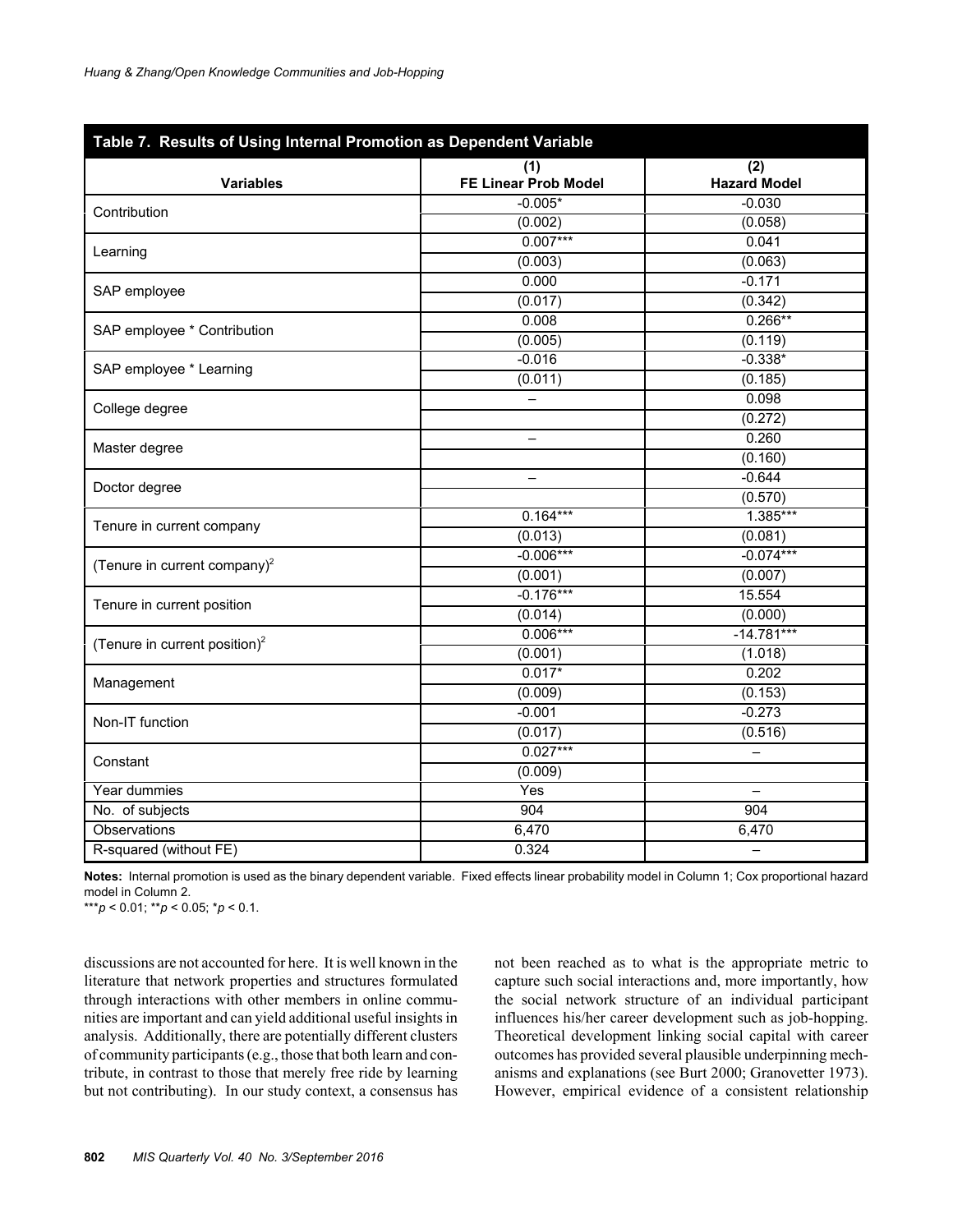between social capital and career development is missing; the findings often depend on the context of the social network and the measurement of social capital (see McPherson et al. 1992; Mossholder et al. 2005). Future studies investigating the main effect of network structure as well as its potential moderating effect on job-hopping is recommended to fully understand the role of participation in open knowledge communities.

## *Implications for Research*

From a theoretical perspective, this research makes an incremental contribution to the broad literature on communities of practice (Wasko and Faraj 2005), open source communities (Singh et al. 2011), and mass collaboration networks (Zhang and Wang 2012) where a collective of individuals work together to achieve certain objectives (e.g., innovation, new ideas, or problem solving). Earlier studies have focused on identifying factors that motivate individuals to contribute to these communities (Kankanhalli et al. 2005; Roberts et al. 2006), and argued for the tangible benefits that members can derive by participating in these communities (Lakhani and von Hippel 2003; Lerner and Tirole 2002). Our study, to the best of our knowledge, is among the first to empirically establish the link between participation in open knowledge communities and the realization of career benefits. In addition, while prior literature focuses primarily on the contribution behavior (Wasko and Faraj 2005; Zhang and Wang 2012), our study provides empirical evidence that different types of participation activities are associated with different career benefits, such as switching to a more rewarding job or getting better recognition from the current employer. These results highlight the importance of using a rich dataset to gain a holistic understanding of an individual's participation in open knowledge communities.

This study also adds value to organizational research on voluntary employee turnover, particularly for IT professionals (Joseph et al. 2007). While most of these studies examine factors related to the internal work environment or external market conditions as predictors for employee turnover, they have so far ignored the employees' activities outside the boundary of the employer organization, such as their participation in Internet-enabled knowledge networks. We provide supporting empirical evidence that such activities may indeed influence employee retention and the access to outside job opportunities. Therefore it may impose significant cost on employers, such as unintended knowledge spillovers or the loss of human capital and social capital (Jason et al. 2005), stressing the challenges of retaining talents in today's hyperconnected business environment enabled by information and communication technologies.

#### *Implications for Practice*

From a managerial perspective, employees are the greatest asset of an organization. The identification, attraction, and retention of high-caliber employees are among the top priorities in organizations. Recent trends in globalization and advancements in information technology have changed the dynamics of work and intensified competition for key employees. For example, workforces are becoming increasingly mobile, and the collaboration of work often extends beyond a single physical location to a more virtual and communitybased environment. This calls for organizations to be flexible in human resource policies and practices, and to develop more sophisticated strategies to acquire and retain top talents for organizational success. For example, managers should make efforts to identify the top contributors to external knowledge communities among their employees who have established themselves as experts in the field, and design retention programs accordingly in recognition of their high status and visibility in the field.

Our research supports earlier literature and acknowledges that Internet-based knowledge communities are great avenues for employees to learn and expand their skill sets as long as they do not deviate from organizational goals. Learning from beyond the boundary of the firm is critical when knowledge is broadly distributed and the locus of innovation is embedded in interorganizational networks (Powell et al. 1996). Interestingly, our results show that learning from open knowledge communities enhances retention, possibly due to better job performance and greater job satisfaction. Too much contribution in these knowledge communities, however, can lead to greater visibility of the contributor to outside employers, resulting in loss of both top talent and knowledge for organizations. Hence, managers need to be conscious and prudent when they develop employee retention programs and contingency plans to fill potential gaps in skills. While it is not possible to completely control employee access to external knowledge networks, efforts should be made to create incentives that try to influence what employees should do in these communities; for example, encourage active learning and absorption of collective knowledge from these sources, or leverage such communities for free peer-to-peer support to solve work-related problems (Lakhani and von Hippel 2003).

#### *References*

- Alavi, M., and Leidner, D. E. 2001. "*Review:* Knowledge Management and Knowledge Management Systems: Conceptual Foundations and Research Issues," *MIS Quarterly* (25:1), pp. 107-136.
- Allison, P. D. 2010. *Survival Analysis Using SAS: A Practical* Guide (2<sup>nd</sup> ed.) Cary, NC: SAS Institute.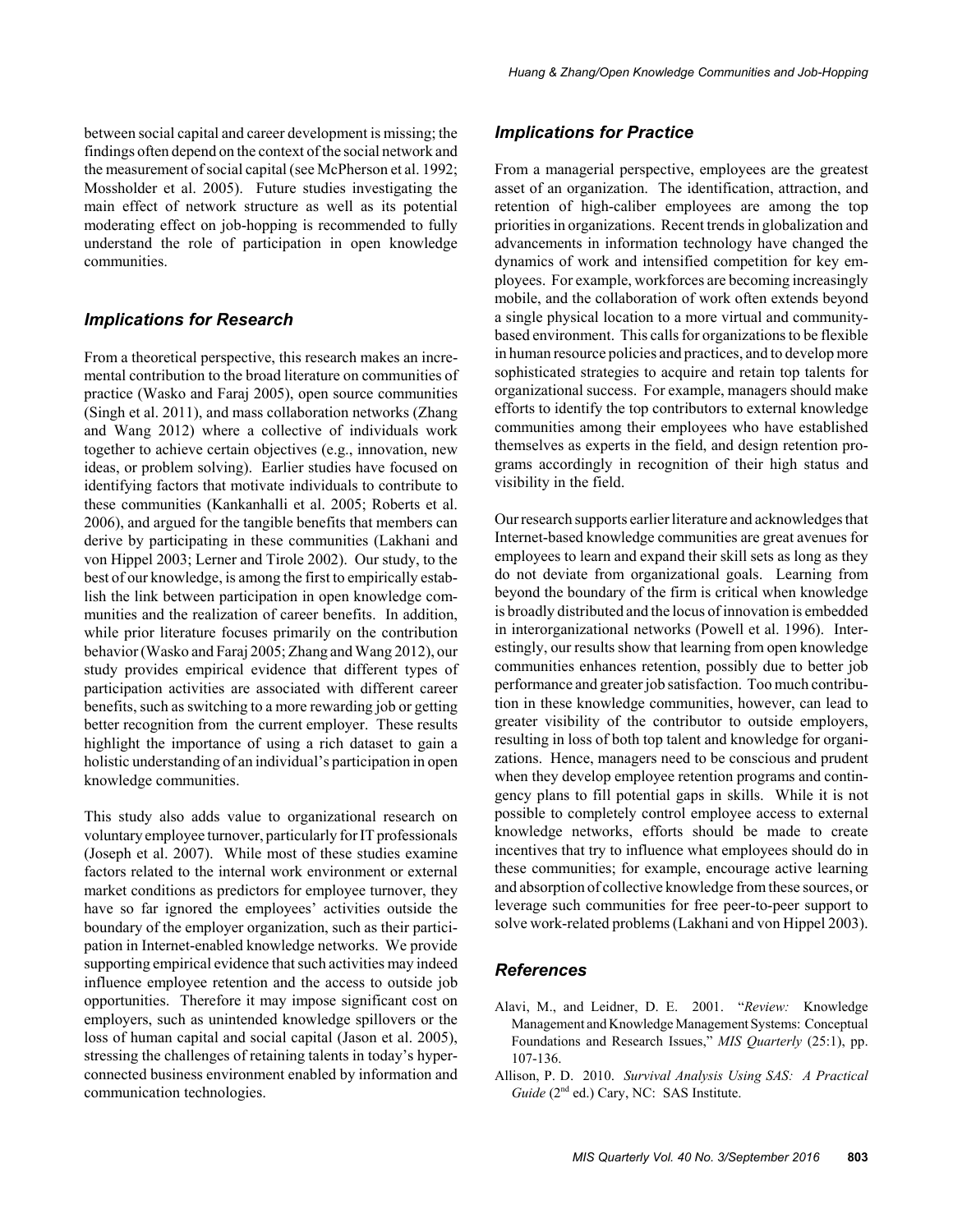- Angrist, J. D., and Pischke, J.-S. 2009. *Mostly Harmless Econometrics: An Empiricist's Companion*, Princeton, NJ: Princeton University Press.
- Aral, S., Brynjolfsson, E., and Wu, L. 2012. "Three-Way Complementarities: Performance Pay, Human Resource Analytics, and Information Technology," *Management Science* (58:5), pp. 913-931.
- Ardichvili, A., Page, V., and Wentling, T. 2003. "Motivation and Barriers to Participation in Virtual Knowledge-Sharing Communities of Practice," *Journal of Knowledge Management* (7:1), pp. 64-77.
- Bock, G.-W., Kankanhalli, A., and Sharma, S. 2006. "Are Norms Enough? The Role of Collaborative Norms in Promoting Organizational Knowledge Seeking," *European Journal of Information Systems* (15:4), pp. 357-367.
- Bock, G.-W., Zmud, R. W., Kim, Y.-G., and Lee, J.-N. 2005. "Behavioral Intention Formation in Knowledge Sharing: Examining the Roles of Extrinsic Motivators, Social-Psychological Forces, and Organizational Climate," *MIS Quarterly* (29:1), pp. 87-111.
- Breschi, S., and Lissoni, F. 2001. "Knowledge Spillovers and Local Innovation Systems: A Critical Survey," *Industrial and Corporate Change* (10:4), pp. 975-1005.
- Brown, J. S., and Duguid, P. 1991. "Organizational Learning and Communities-of-Practice: Toward a Unified View of Working, Learning, and Innovation," *Organization Science* (2:1), pp. 40-57.
- Burt, R. S. 2000. "The Network Structure of Social Capital," in *Research in Organizational Behavior,* B. M. Staw and R. I. Sutton (eds.), New York: Elsevier, pp. 345-423.
- Chan, J., and Husted, K. 2010. "Dual Allegiance and Knowledge Sharing in Open Source Software Firms," *Creativity & Innovation Management* (19:3), pp. 314-326.
- Cox, T. H., and Harquail, C. V. 1991. "Career Paths and Career Success in the Early Career Stages of Male and Female MBAs," *Journal of Vocational Behavior* (39:1), pp. 54-75.
- Dess, G. G., and Jason, D. S. 2001. "Voluntary Turnover, Social Capital, and Organizational Performance," *The Academy of Management Review* (26:3), pp. 446-456.
- DiMaggio, M., and Van Alstyne, M. 2012. "Information Sharing, Social Norms and Performance," Columbia Business School Working Paper (available at http://ssrn.com/abstract=1893164).
- Fahey, R., Vasconcelos, A. C., and Ellis, D. 2007. "The Impact of Rewards Within Communities of Practice: A Study of the SAP Online Global Community," *Knowledge Management Research & Practice* (5:3), pp. 186-198.
- Fallick, B., Fleischman, C. A., and Rebitzer, J. B. 2006. "Job-Hopping in Silicon Valley: Some Evidence Concerning the Microfoundations of a High-Technology Cluster," *The Review of Economics and Statistics* (88:3), pp. 472-481.
- Füller, J., Jawecki, G., and Mühlbacher, H. 2007. "Innovation Creation by Online Basketball Communities," *Journal of Business Research* (60:1), pp. 60-71.
- Garg, R., and Telang, R. 2011. "To Be or Not to Be Linked on LinkedIn: Job Search Using Online Social Networks," Working Paper, Carnegie Mellon University.
- Granovetter, M. S. 1973. "The Strength of Weak Ties," *American Journal of Sociology* (78:6), pp. 1360-1380.
- Greene, W. H. 2003. *Econometric Analysis* (5<sup>th</sup> ed.), Upper Saddle River, NJ: Prentice Hall.
- Hann, I.-H., Roberts, J. A., and Slaughter, S. A. 2013. "All Are Not Equal: An Examination of the Economic Returns to Different Forms of Participation in Open Source Software Communities," *Information Systems Research* (24:3), pp. 520-538.
- Hatch, N. W., and Dyer, J. H. 2004. "Human Capital and Learning as a Source of Sustainable Competitive Advantage," *Strategic Management Journal* (25:12), pp. 1155-1178.
- Hausknecht, J. P., and Holwerda, J. A. 2013. "When Does Employee Turnover Matter? Dynamic Member Configurations, Productive Capacity, and Collective Performance," *Organization Science* (24:1), pp. 210-225.
- Heckman, J. J., and Snyder Jr., J. M. 1997. "Linear Probability Models of the Demand for Attributes with an Empirical Application to Estimating the Preferences of Legislators," *The Rand Journal of Economics* (28:Special Issue), pp. S142-S189.
- Hitt, L. M., Wu, D. J., and Zhou, X. 2002. "Investment in Enterprise Resource Planning: Business Impact and Productivity Measures," *Journal of Management Information Systems* (19:1), pp. 71-98.
- Hom, P. W., and Griffith, R. W. 1991. "Structural Equations Modeling Test of a Turnover Theory: Cross-Sectional and Longitudinal Analyses," *Journal of Applied Psychology* (76:3), pp. 350366.
- Hosmer, D. W., and Lemeshow, S. 1999. *Applied Survival* Analysis: Regression Modeling of Time to Event Data (1<sup>st</sup> ed.) New York: Wiley-Interscience.
- Huang, P., Ceccagnoli, M., Forman, C., and Wu, D. J. 2012. "Network of Practice, IT Knowledge Spillovers, and Productivity: Evidence from Enterprise Software," in *Workshop on Information Systems and Economics*, Orlando, FL.
- Huang, P., Ceccagnoli, M., Forman, C., and Wu, D. 2013. "Appropriability Mechanisms and the Platform Partnership Decision: Evidence from Enterprise Software," *Management Science* (59:1), pp. 102-121.
- Jabr, W., Mookerjee, R., Tan, Y., and Mookerjee, V. 2014. "Leveraging Philanthropic Behavior for Customer Support: The Case of User Support Forums," *MIS Quarterly* (38:1), pp. 197-208.
- Jason, D. S., Duffy, M. K., Johnson, J. L., and Lockhart, D. E. 2005. "Turnover, Social Capital Losses, and Performance," *The Academy of Management Journal* (48:4), pp. 594-606.
- Joseph, D., Ng, K.-Y., Koh, C., and Soon, A. 2007. "Turnover of Information Technology Professionals: A Narrative Review, Meta-Analytic Structural Equation Modeling, and Model Development," *MIS Quarterly* (31:3), pp. 547-577.
- Judge, T. A., Higgins, C. A., Thoresen, C. J., and Barrick, M. R. 1999. "The Big Five Personality Traits, General Mental Ability, and Career Success Across the Life Span," *Personnel Psychology* (52:3), pp. 621-652.
- Kankanhalli, A., Tan, B. C. Y., and Wei, K.-K. 2005. "Contributing Knowledge to Electronic Knowledge Repositories: An Empirical Investigation," *MIS Quarterly* (29:1), pp. 113-143.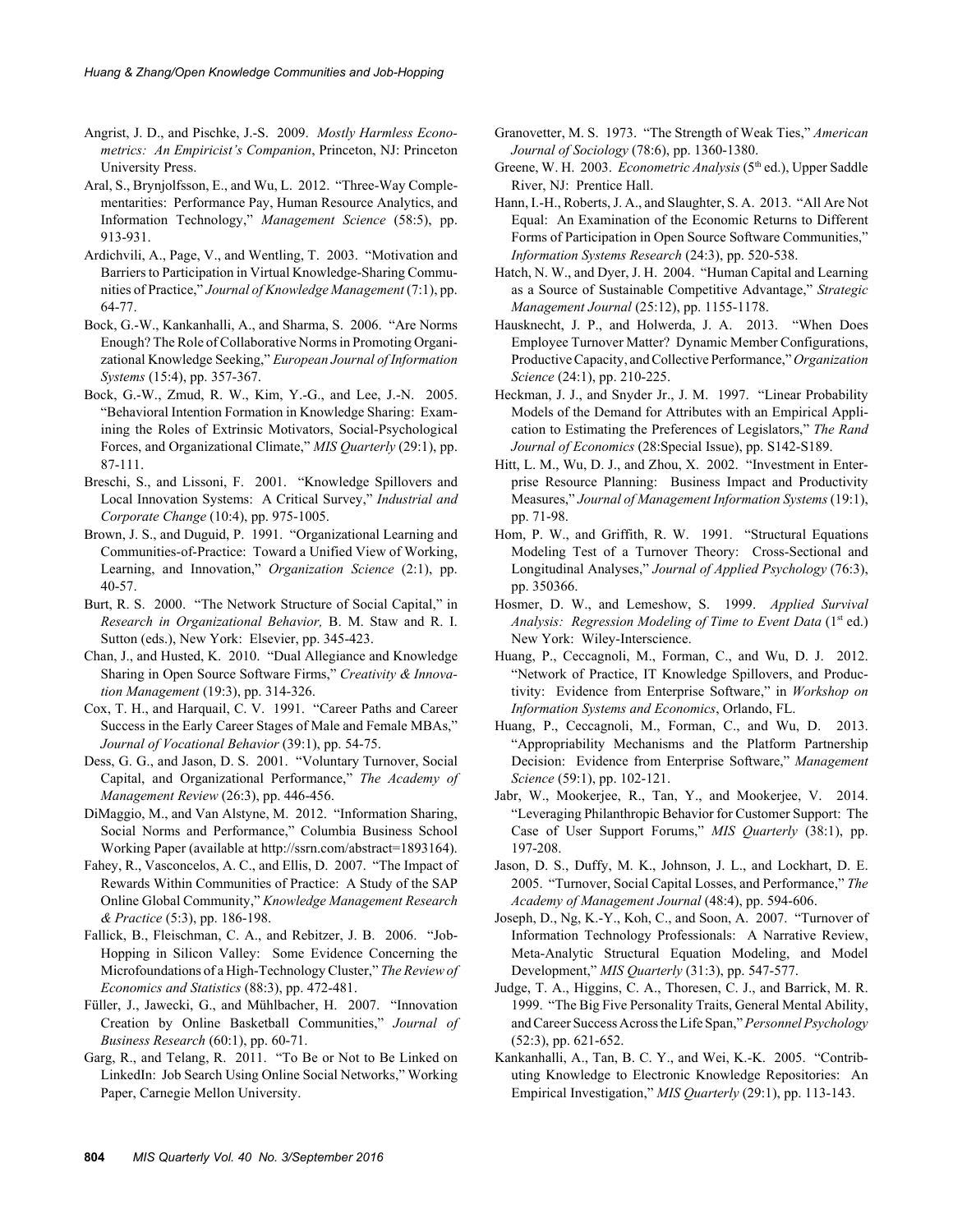- Ko, D.-G., Kirsch, L. J., and King, W. R. 2005. "Antecedents of Knowledge Transfer from Consultants to Clients in Enterprise System Implementations," *MIS Quarterly* (29:1), pp. 59-85.
- Lakhani, K. R., and von Hippel, E. 2003. "How Open Source Software Works: 'Free' User-to-User Assistance," *Research Policy* (32:6), pp. 923-943.
- Lampel, J., and Bhalla, A. 2007. "The Role of Status Seeking in Online Communities: Giving the Gift of Experience," *Journal of Computer-Mediated Communication* (12:2), pp. 434-455.
- Lee, D. M., Trauth, E. M., and Farwell, D. 1995. "Critical Skills and Knowledge Requirements of IS Professionals: A Joint Academic/Industry Investigation," *MIS Quarterly* (19:3), pp. 313-340.
- Lee, G. K., and Cole, R. E. 2003. "From a Firm-Based to a Community-Based Model of Knowledge Creation: The Case of the Linux Kernel Development," *Organization Science* (14:6), pp. 633-649.
- Lerner, J., and Tirole, J. 2002. "Some Simple Economics of Open Source," *The Journal of Industrial Economics* (50:2), pp. 197-234.
- Ma, M., and Agarwal, R. 2007. "Through a Glass Darkly: Information Technology Design, Identity Verification and Knowledge Contribution in Online Communities," *Information Systems Research* (18:1), pp. 42-67.
- McPherson, J. M., Popielarz, P. A., and Drobnic, S. 1992. "Social Networks and Organizational Dynamics," *American Sociological Review* (57:2), pp. 153-170.
- Meyer, B., Viscusi, W., and Durbin, D. 1995. "Workers' Compensation and Injury Duration: Evidence from a Natural Experiment," *The American Economic Review* (85:3), pp. 322-340.
- Miller, A. R., and Tucker, C. 2009. "Privacy Protection and Technology Diffusion: The Case of Electronic Medical Records," *Management Science* (55:7), pp. 1077-1093.
- Mossholder, K. W., Settoon, R. P., and Henagan, S. C. 2005. "A Relational Perspective on Turnover: Examining Structural, Attitudinal, and Behavioral Predictors," *Academy of Management Journal* (48:4), pp. 607-618.
- O'Mahony, S., and Ferraro, F. 2007. "The Emergence of Governance in an Open Source Community," *Academy of Management Journal* (50:5), pp. 1079-1106.
- Obukhova, E., and Lan, G. 2013. "Do Job Seekers Benefit from Contacts? A Direct Test with Contemporaneous Searches," *Management Science* (59:10), pp. 2204-2216.
- Petty, M., McGee, G. W., and Cavender, J. W. 1984. "A Meta-Analysis of the Relationships Between Individual Job Satisfaction and Individual Performance," *Academy of Management Review* (9:4), pp. 712-721.
- Powell, W. W., Koput, K. W., and Smith-Doerr, L. 1996. "Interorganizational Collaboration and the Locus of Innovation: Networks of Learning in Biotechnology," *Administrative Science Quarterly* (41:1), pp. 116-145.
- Reeves, B., and Read, J. L. 2009. *Total Engagement: How Games and Virtual Worlds Are Changing the Way People Work and Businesses Compete*, Boston: Harvard Business Press.
- Roberts, J. A., Hann, I.-H., and Slaughter, S. A. 2006. "Understanding the Motivations, Participation, and Performance of Open

Source Software Developers: A Longitudinal Study of the Apache Projects," *Management Science* (52:7), pp. 984-999.

- Seibert, S. E., Kraimer, M. L., and Liden, R. C. 2001. "A Social Capital Theory of Career Success," *Academy of Management Journal* (44:2), pp. 219-237.
- Singh, P. V., Tan, Y., and Mookerjee, V. 2011. "Network Effects: The Influence of Structural Capital on Open Source Project Success," *MIS Quarterly* (35:4), pp. 813-829.
- Spence, M. 1973. "Job Market Signaling," *The Quarterly Journal of Economics* (87:3), pp. 355-374.
- Stahl, G. K., Chua, C. H., Caligiuri, P., Cerdin, J. L., and Taniguchi, M. 2009. "Predictors of Turnover Intentions in Learning Driven and Demand Driven International Assignments: The Role of Repatriation Concerns, Satisfaction with Company Support, and Perceived Career Advancement Opportunities," *Human Resource Management* (48:1), pp. 89-109.
- Tambe, P., and Hitt, L. M. 2013. "Job Hopping, Information Technology Spillovers, and Productivity Growth," *Management Science* (60:2), pp. 338-355.
- Topel, R. H., and Ward, M. P. 1992. "Job Mobility and the Careers of Young Men," *The Quarterly Journal of Economics* (107:2), pp. 439-479.
- Vila, L. E., and García-Mora, B. 2005. "Education and the Determinants of Job Satisfaction," *Education Economics* (13:4), pp. 409-425.
- Von Hippel, E., and Von Krogh, G. 2003. "Open Source Software and the 'Private–Collective' Innovation Model: Issues for Organization Science," *Organization Science* (14:2), pp. 209-223.
- Wasko, M. M., and Faraj, S. 2005. "Why Should I Share? Examining Social Capital and Knowledge Contribution in Electronic Networks of Practice," *MIS Quarterly* (29:1), pp. 35-57.
- Weiss, A. 1995. "Human Capital Vs. Signalling Explanations of Wages," *The Journal of Economic Perspectives* (9:4), pp. 133-154.
- Wenger, E. C., and Snyder, W. M. 2000. "Communities of Practice: The Organizational Frontier," *Harvard Business Review* (78:1), pp. 139-145.
- Wise, D. 1975. "Personal Attributes, Job Performance, and Probability of Promotion," *Econometrica* (43:5-6), pp. 913-931.
- Zhang, X., and Wang, C. 2012. "Network Positions and Contributions to Online Public Goods: The Case of Chinese Wikipedia," *Journal of Management Information Systems* (29:2), pp. 11-40.
- Zhang, X., and Zhu, F. 2011. "Group Size and Incentives to Contribute: A Natural Experiment at Chinese Wikipedia," *The American Economic Review* (101:4), pp. 1601-1615.

#### *About the Authors*

**Peng Huang** is an assistant professor of Information Systems at the Robert H. Smith School of Business, University of Maryland, College Park. He has a Ph.D. from the College of Management, Georgia Institute of Technology. His research interests include